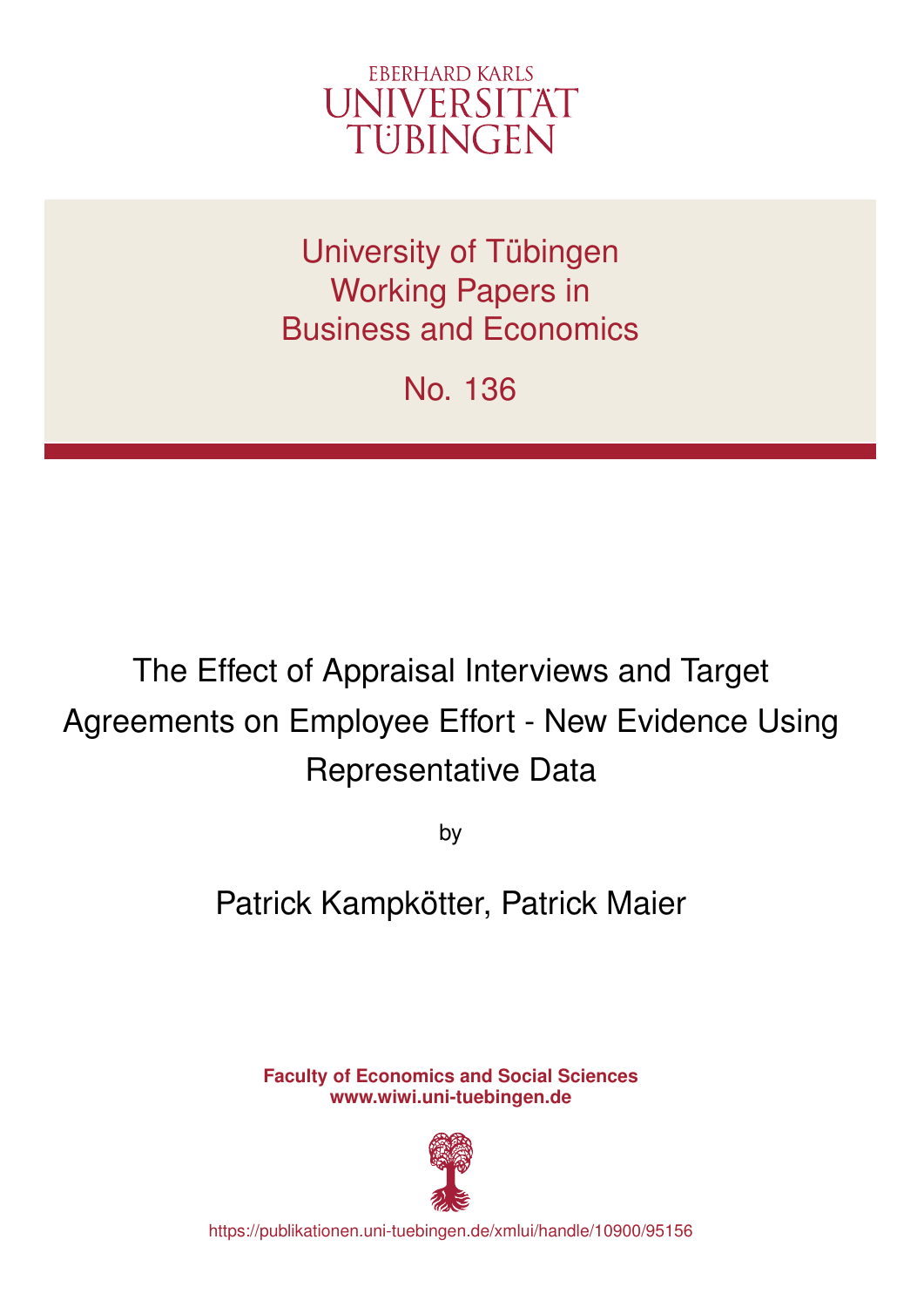## The Effect of Appraisal Interviews and Target Agreements on Employee Effort - New Evidence Using Representative Data<sup>∗</sup>

Patrick Kampkötter† Patrick Maier‡

This version: 13 June 2020

#### Abstract

Performance measurement and evaluation systems are among the most common management instruments. An integral element of this process is the use of targets, typically set in appraisal interviews and formalized via written target agreements. In this paper, we investigate the relationship between performance management and evaluation systems and individual effort, proxied by the commonly used concept of work engagement. Using four waves of a new representative, linked employer-employee data set, the Linked Personnel Panel (LPP), we apply fixed effects estimations to account for unobserved heterogeneity. Our results show positive and statistically significant relationships between the presence of a performance management and evaluation process and employee engagement on the individual level. We are further able to differentiate between appraisal

<sup>∗</sup>We thank Markus Arnold, Mario Bossler, Michael Haylock, Jan Riepe, Breno Sampaio, Matthias Seckler, Giuseppe Trevisan, conference participants at the IAB/ZEW HRM Workshop "Assessing the Impact of Human Resource Management Practices" in Nuremberg, the Workshop on Labour Economics 2018 in Trier, and seminar participants in Recife and Tübingen for helpful comments and suggestions. Mariella Misch provided excellent research assistance. Patrick Kampkötter thanks the German Research Foundation (DFG) for financial support through priority program SPP 1764 (KA  $4591/1$ -2 and SL  $46/2$ -1). Part of this research was conducted while Patrick Maier visited Universidade Federal de Pernambuco in Recife, Brazil. He would like to thank the Department of Economics for their hospitality.

<sup>†</sup>University of Tübingen, Department of Managerial Accounting, Nauklerstr. 47, 72074 Tübingen, email: patrick.kampkoetter@uni-tuebingen.de

<sup>‡</sup>University of Tübingen, Department of Managerial Accounting, Nauklerstr. 47, 72074 Tübingen, email: patrick.maier@uni-tuebingen.de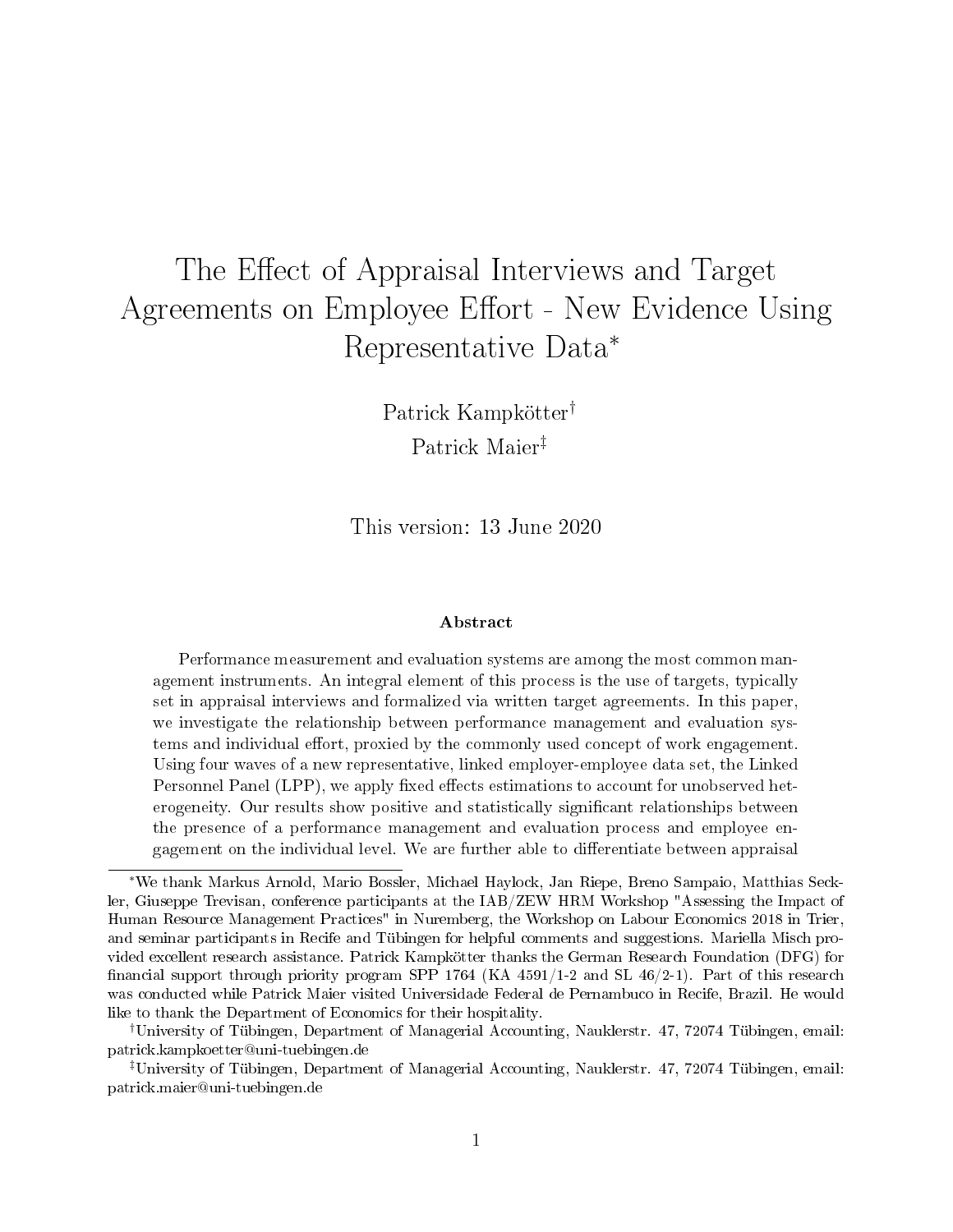interviews and written target agreements which allows us to show a positive effect of appraisal interviews and an additional positive effect of target agreements. In addition, we find first evidence that these direct relationships are partially mediated by goal clarity and procedural fairness.

Key Words: Target Agreements; Performance Appraisals; Work Engagement; Goal Clarity; Procedural Fairness

JEL Classification: D23, J01, J33, M41, M52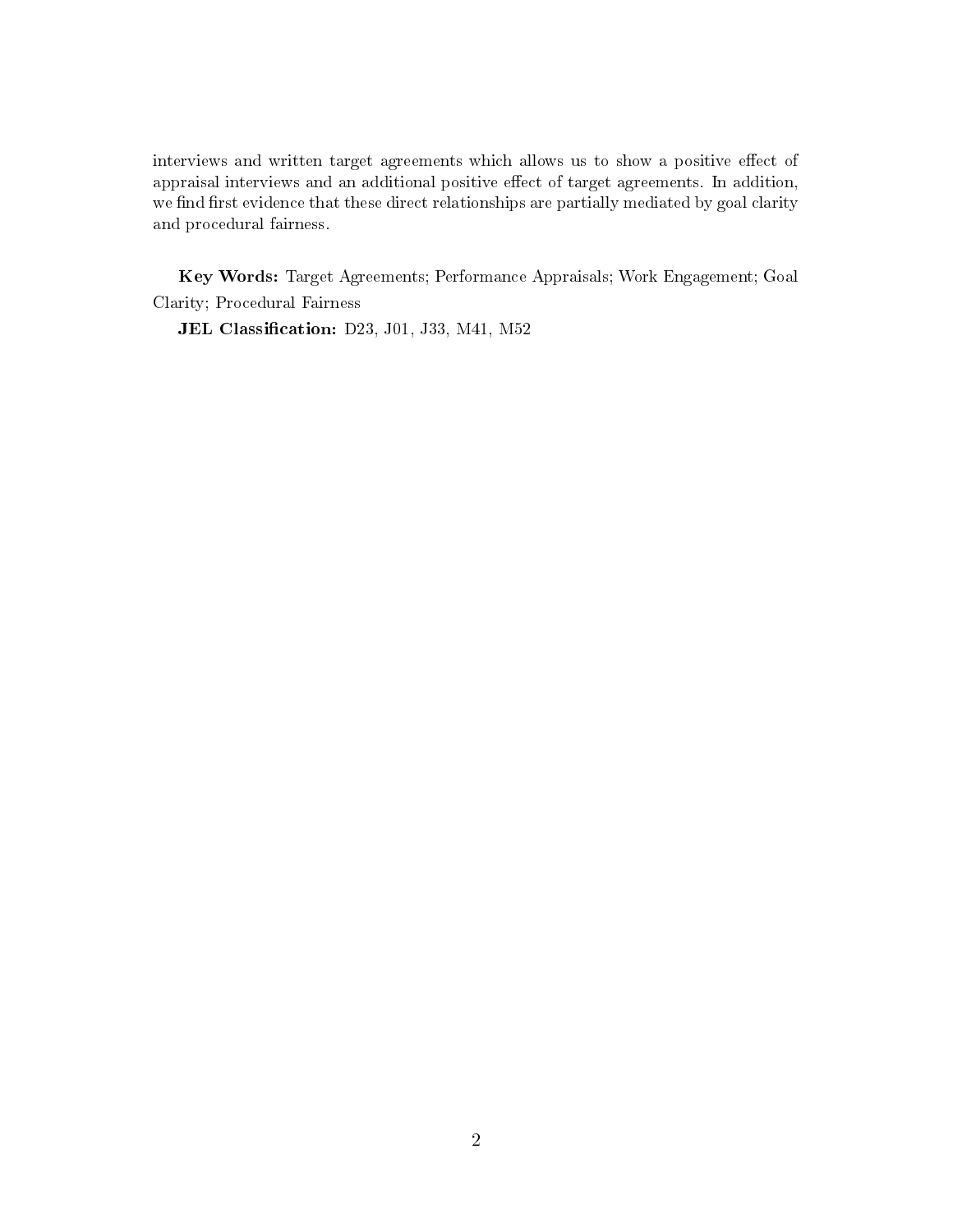### 1 Introduction

Performance management systems constitute an important management practice in modern organizations (Otley (1999), Franco-Santos et al. (2012)). An essential ingredient of this framework is the performance management and evaluation process (PMEP), which comprises formal target setting between supervisors and subordinates and performance evaluation (Ferreira and Otley (2009)), typically operated via annual appraisal interviews (AI). These AIs can be conceptualized as a "conversation about performance" (Gordon and Stewart (2009), p. 473) and might function by "providing feedback to employees, counseling and developing employees, and conveying and discussing compensation, job status, or disciplinary decisions (Cederblom (1982), p. 219). During these AIs, supervisors often make use of written target agreements (TA), where formalized targets are often set at the beginning of a fiscal year and reviewed in the subsequent year.

According to recent evidence from the representative, matched employer-employee data for private establishments from Germany used in this paper, the PMEP is of high practical importance for firms. In 2018, 85% of establishments reported using appraisal interviews while 80% reported employing written TAs. In addition, 64% of all employees working in these establishments reported being covered by an AI and 42% reported having both an AI and a written TA. Nevertheless, recently a lively debate about the outcomes and effectiveness of performance reviews and target setting has emerged in many organizations. For instance in 2015, Volkmar Denner, CEO of the German company Robert Bosch, publicly announced to abandon compensation plans based on the achievement of individual targets.<sup>1</sup> Companies such as Commerzbank, SAP, and Infineon have undergone similar changes.<sup>2</sup>

Target setting aims at increasing the organization's productivity by aligning employee incentives with organizational goals. The direct relationship between target setting and productivity is thus likely to be mediated through employee decision-making and effort (Bender et al. (2018)). However, despite decades of research in management accounting, applied psychology, and organizational economics, prior literature has provided mixed evidence with respect to the impact of feedback and target setting characteristics on employee effort and employee performance<sup>3</sup> (e.g. Podsakoff and Farh (1989), Locke and Latham (1990), Fisher

 $1$ Source: http://www.manager-magazin.de/unternehmen/karriere/mitarbeitermotivation-schafft-die-boniab-a-1055113.html.

<sup>2</sup>See, for instance, https://www.reuters.com/article/us-sap-appraisals/europes-biggest-software-makersap-ditches-annual-reviews-idUSKCN10N0RO or https://www.handelsblatt.com/today/finance/variablecompensation-commerzbank-eliminates-most-individual-bonuses-in-revamp/23583676.html.

 ${}^{3}$ In this study, we regard employee performance as a consequence of employee effort.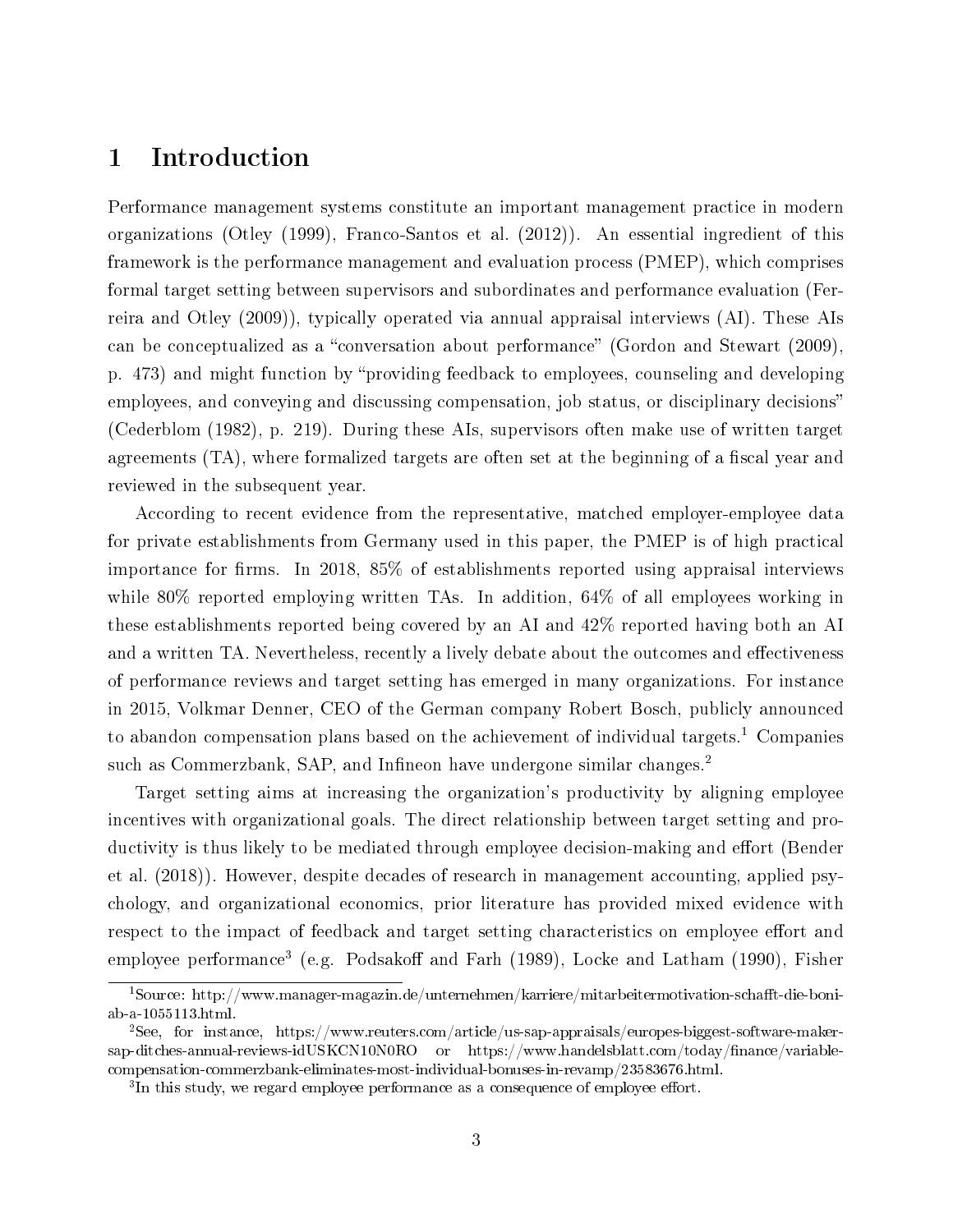et al. (2000), Christ et al. (2012)) and on employee perceptions such as goal clarity and procedural fairness (e.g. Lau and Buckland (2001), Marginson and Ogden (2005), Derfuss (2009), Hartmann and Slapničar (2009), Vou $\ell$ em et al. (2016)).<sup>4</sup> Classical goal-setting theory (e.g. Locke and Latham (1990), Locke and Latham  $(2002)$ ) expects specific, challenging targets $^5$  to boost performance and the literature examining participation in target setting largely finds a positive impact on performance as well (e.g. Fisher et al. (2000); Wentzel (2002); Sholihin et al. (2011)). Other studies, however, argue that challenging targets do not boost performance of all individuals (Eyring and Narayanan (2018)), that target setting is associated with costs often ignored by prior literature (Holzhacker et al. (2019)), and that these negative side effects often outweigh its benefits (Barsky (2008), Ordóñez et al. (2009)).

It is important to note that prior studies using archival data are overwhelmingly based on cross sectional data sets, often from single firms, with only a small number of observations. This makes causal and generalizable interpretations difficult. We address this gap by using a large linked employer-employee data set, representative for all German establishments with more than 50 employees and their respective workforce. This allows us to move closer to causality than previous studies do by exploiting the longitudinal dimension of our data and using panel data methods. Thus, the first goal of this study is to provide more causal and generalizable evidence on the *average* effects of AIs and formalized TAs on employee effort. Second, we want to focus on effect heterogeneity by examining potential channels mediating the relationship between target setting and employee effort, in particular procedural fairness and goal clarity. In line with Lind and Tyler (1988), we define procedural fairness as referring to the perception of fairness with respect to the process via which outcomes are determined. The evidence with respect to the effect of (participation in) target setting on procedural fairness is again heterogeneous. Some studies (e.g. Sholihin et al. (2011)) find a positive impact of participation in budget setting and a sense of procedural fairness. Vou flem et al. (2016), for instance, argue that target characteristics such as subjectivity of performance measures are important, while Ordóñez et al. (2009) argue that targets might even lead to a feeling of unfairness. We consider goal clarity as our second potential mediator. In line with Sholihin and Pike (2013), we define goal clarity as a clearer understanding of organizational members about their goals. In a meta-analysis, Derfuss (2009) finds a positive relationship

<sup>&</sup>lt;sup>4</sup>The literature uses different proxies for effort such as goal commitment (Sholihin et al. (2011)) or motivation (Locke and Latham (2002)). For the purpose of readability, we subsume these constructs under the term "effort".

<sup>&</sup>lt;sup>5</sup>Note that goal setting literature uses the term goal instead of target. For the sake of readability, we use these two terms interchangeably.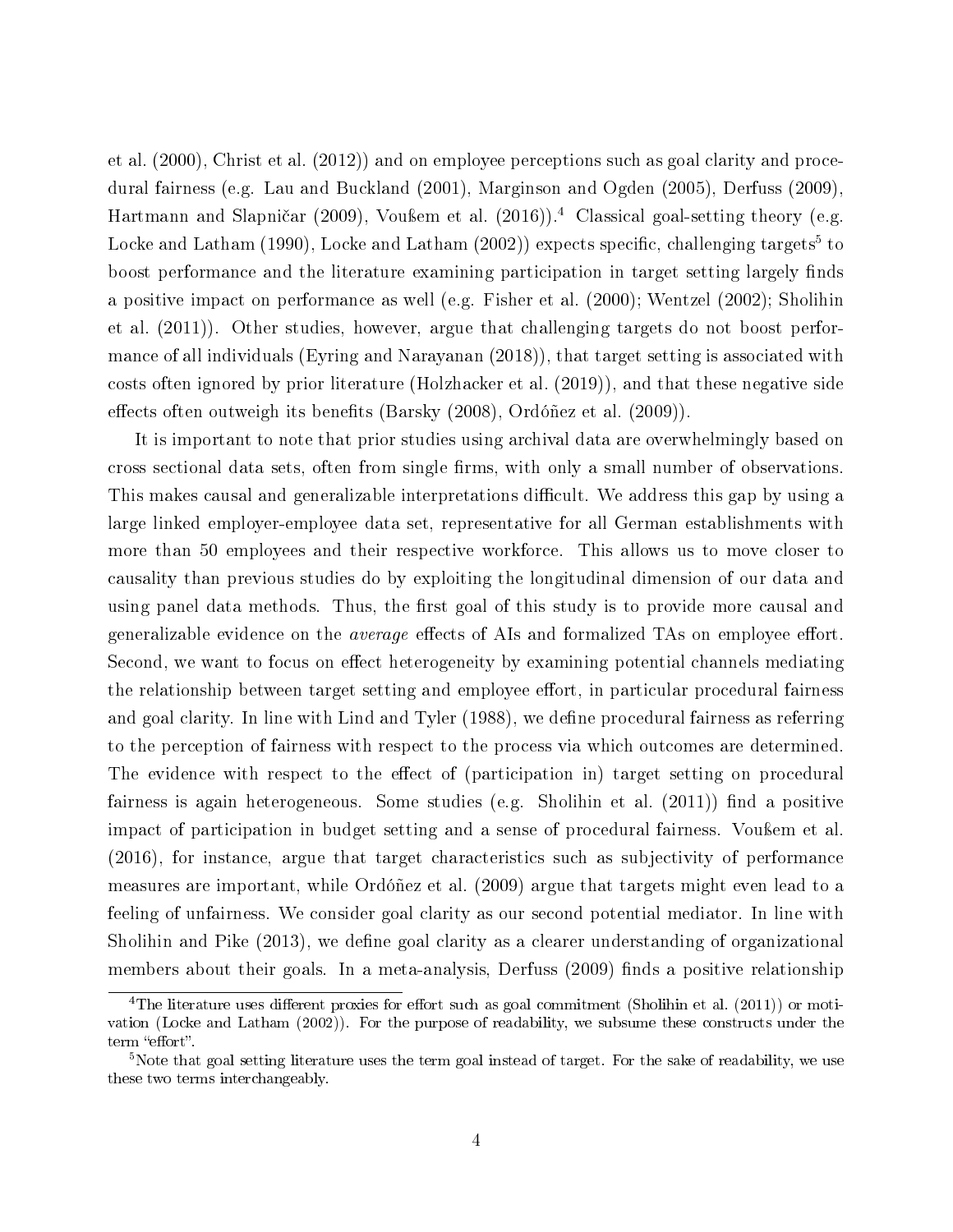between participation in budget setting and goal clarity. In a recent lab experiment, Anderson and Stritch (2015) in turn find a positive relationship between goal clarity and performance. Thus, the second goal of our analysis is to examine whether the direct relationship between our PMEP and employee effort is mediated by procedural fairness and goal clarity.

Our analysis is based on the Linked Personnel Panel (LPP), a new matched employeremployee data set representative for all German private sector establishments with more than 50 employees and their respective workforce (Kampkötter et al. (2016)). Due to the panel structure of the data set, we are able to include various fixed effects in our model to account for omitted variable bias problems. As information on employee effort is difficult to collect particularly in representative data sets, we employ the concept of work engagement (Kahn (1990), Bakker (2017)), which is commonly applied in management and organizational psychology and has recently been introduced into the management accounting literature (Li and Sandino (2018)). This effort proxy has been empirically validated in various countries (Schaufeli and Bakker (2003)) and its implementation in a representative sample of the workforce allows us to shed some light on the nexus between individual effort and performance management practices. We are particularly interested in differentiating between the effects of a sole presence of an AI and the *additional* presence of a written TA in order to see if the effect of the PMEP on employee effort is driven entirely by the AI or if formalization via a written TA is of additional value for firms.

Our results show a positive and statistically significant effect of the presence of a PMEP on employee effort as proxied by work engagement. This effect is robust across various specifications. We further find first evidence that both AIs and TAs positively affect employee effort. While both the effects of AIs and TAs on work engagement are positive and statistically significant in all of our pooled OLS regressions, only the effect of AIs remain significant in our individual fixed effects specification. In this context, we explicitly discuss a problem commonly associated with the use of fixed effects in management practices research, namely that there is "not enough real time series variation (given measurement error) to identify any significant relationships" (Bender et al.  $(2018)$ , p. 381). In our case, this means that only very few individuals switch from having no TA to having a TA without jointly switching from having no AI to having an AI (or vice versa). Hence, these HR measures in practice seem to be applied quite simultaneously. In our mediation analysis, we find that both procedural fairness and goal clarity *partially* mediate the direct effect of the PMEP on engagement.

We contribute to the literature in several ways. Our first and arguably most important contribution relates to the use of panel data methods to reduce the likelihood of endogeneity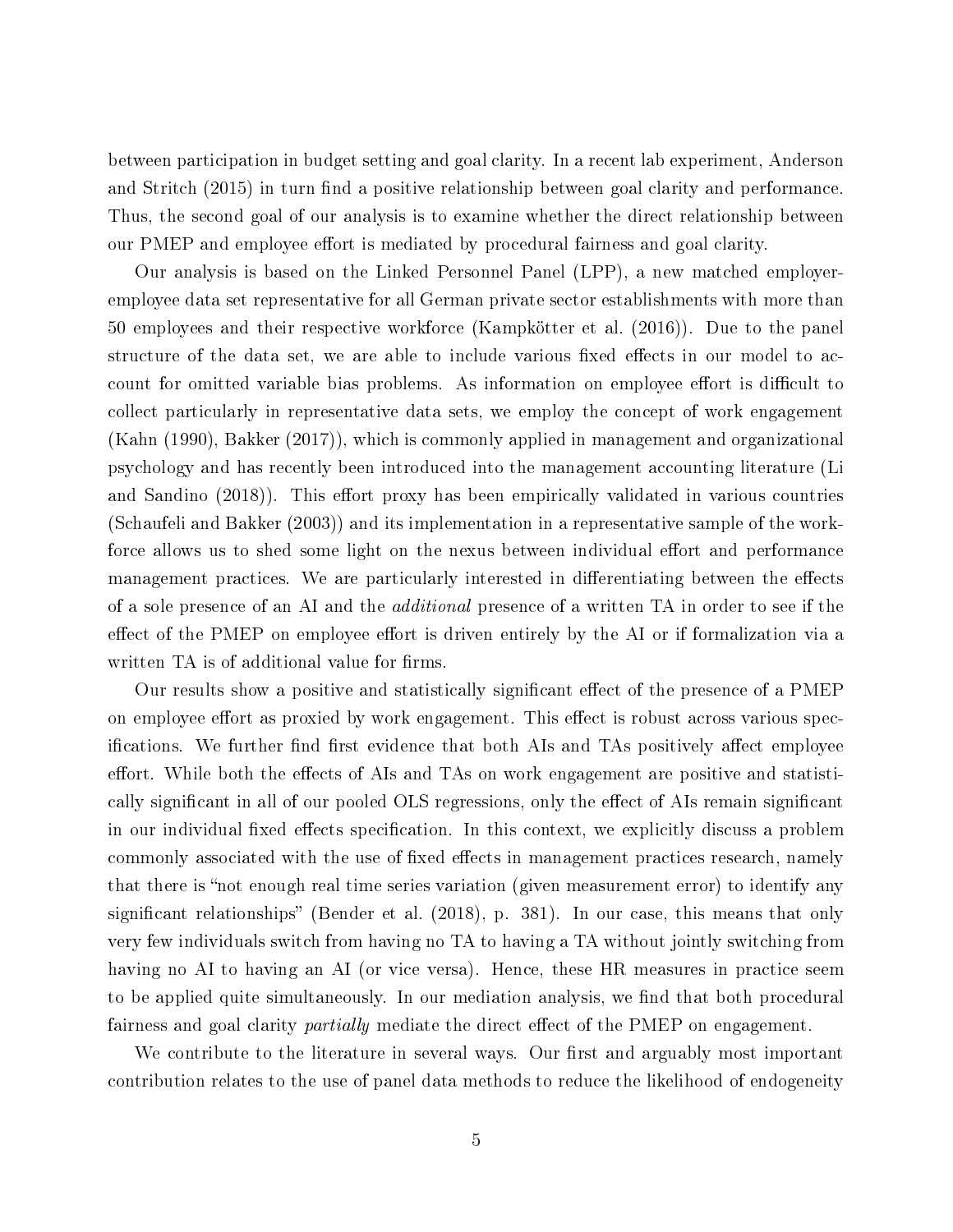problems such as omitted variable bias, which enables us to make more causal statements. As outlined above, most studies examining the effect of target setting on individual effort and the channels mediating this relationship rely on lab or field experiments (e.g. Liu and Zhang  $(2015)$ , Li and Sandino  $(2018)$ , Holzhacker et al.  $(2019)$ ), cross-sectional studies in single firms (e.g. Sholihin et al.  $(2011)$ ), or small non-random samples of firms (e.g. Sholihin and Pike (2013)). While experiments are the best way to establish internal validity, they generally encounter problems related to external validity. Cross-sectional single firm case studies provide in-depth insights into the studied organization but are prone to issues regarding causality and generalizability. In the study most related to our paper, Sholihin et al. (2011) use data comprising 54 managers from a UK financial services institution and analyze both the direct effect of participative target setting on employee effort and the respective channels mediating this relationship. They find that procedural fairness and interpersonal trust fully mediate this direct relationship but call for future research using "larger samples from various organizations determined randomly" (p. 145) to further examine their propositions and findings. We are able to exploit four waves of a representative matched employer-employee data set comprising between 771 and 1,219 establishments per wave and between 6,500 and 7,500 employees randomly drawn from these establishments. Thus, we complement prior literature by being able to make more generalizable statements and to test whether the relationships found also hold for large, representative data.

Second, we add to the emerging literature on work engagement as a new proxy for employee effort at the workplace. This concept has recently been introduced into the management accounting literature by Li and Sandino (2018), who operationalize it via weekly salesperson attendance at a given store. As such sales information is usually not available in representative surveys spanning different industries, we employ a commonly used work engagement scale (Kahn  $(1990)$ , Bakker  $(2017)$ ). We argue that this scale measures effort in a more general way as concepts applied in previous studies using questionnaire data. Sholihin et al. (2011), for instance, analyze if participation in target setting affects goal commitment, which is defined as attachment to or determination to reach a goal (Locke and Latham (1990)) and willingness to put in effort to attain a goal (Renn et al.  $(1999)$ ) and argue that this concept is related to employee effort and ultimately employee performance. While we agree with this statement, we think that goal commitment as a concept might focus too much on the attainment of the goal and might thus be too narrow to measure effort in a more general sense, as effort directed on goal areas might also crowd out effort directed at non-goal areas (Ordóñez et al. (2009)).

Third, we contribute to the literature examining the general effect of target setting on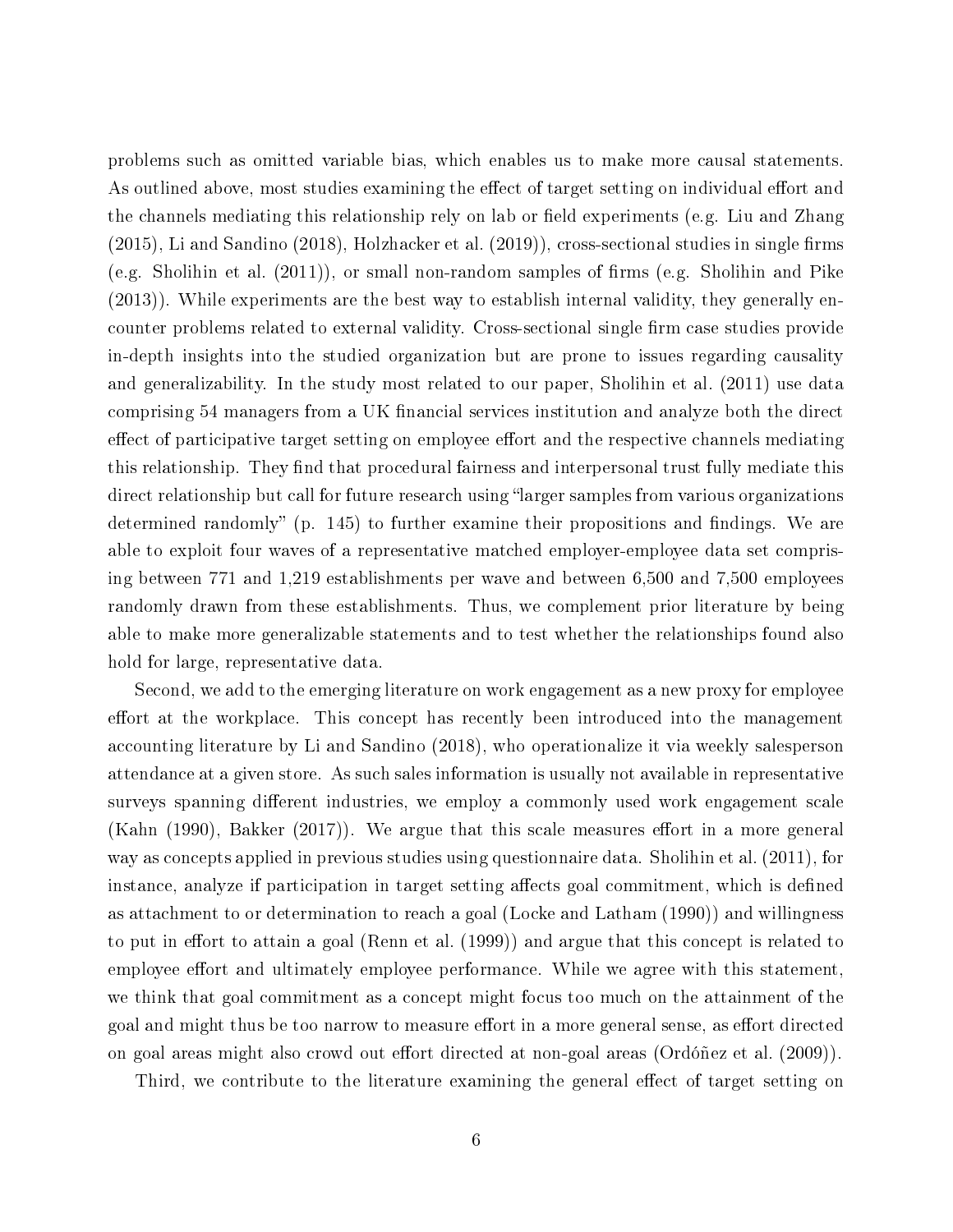employee effort and performance by showing a robust positive effect of our PMEP on employee effort. We argue that we also contribute to the literature examining participation in target setting. This is because, despite the fact that we do not know the exact contents of the AIs and TAs, this process is likely to be participative to some extent, as superior and subordinate meet in order to talk about the subordinate's targets. There are numerous studies examining these links using lab experiments, single firm studies and literature reviews. In a literature review, Locke and Latham (2006) emphasize a positive, linear relationship between goal difficulty and task performance, as long as different goals are not conflicting, the respective person is committed to the goal and possesses the necessary ability to attain it. With regards to participation in target setting, Derfuss  $(2009)$  finds a positive relationship with employee behavior that is beneficial to the organization. However, the author also states that "many studies use small samples, and their conflicting findings might be due to statistical artifacts. such as sampling error" (p. 203). In a field experimental setting, Eyring and Narayanan (2018) provide evidence that challenging targets improve performance of above-median performers, but damp performers of below median performers. Finally, there is also evidence that the way that goals are set and communicated influences their effectiveness as well. Liu and Zhang (2015) find that performance is highest when the achievement of the target is revealed  $ex$ post (after the operation ends) rather than ex ante (before the operation starts) and when performance-contingent incentives are framed as a bonus rather than a penalty. Holzhacker et al. (2019) emphasize the potential costs of relative target setting, and analyze costs and benefits using data from an industrial services company. Thus, while some studies emphasize a positive impact of targets on effort and performance, others argue that the way that targets are set is important and that under certain conditions, the impact on effort and performance might even be negative. We thus use our representative data to provide evidence how targets set via two common performance management practices influence employee effort on average. For firms thinking about introducing (or abandoning) a PMEP, this may provide guidance about how this might influence employee effort.

Fourth, by differentiating between AIs and TAs, we also contribute to the literature analyzing whether a formalization of targets is of additional value and provide evidence that it is indeed. Locke and Latham  $(1990)$  e.g. state that specific, or more formalized, targets induce higher levels of effort and performance as do "do-your-best" ones. In line with Hartmann and Slapničar (2009), we hypothesize that targets might possess high formality in case they are explicated by superiors in a quantitative and written fashion. By discussing the performance of the last year and key areas of improvement, targets for the next period are set in a relatively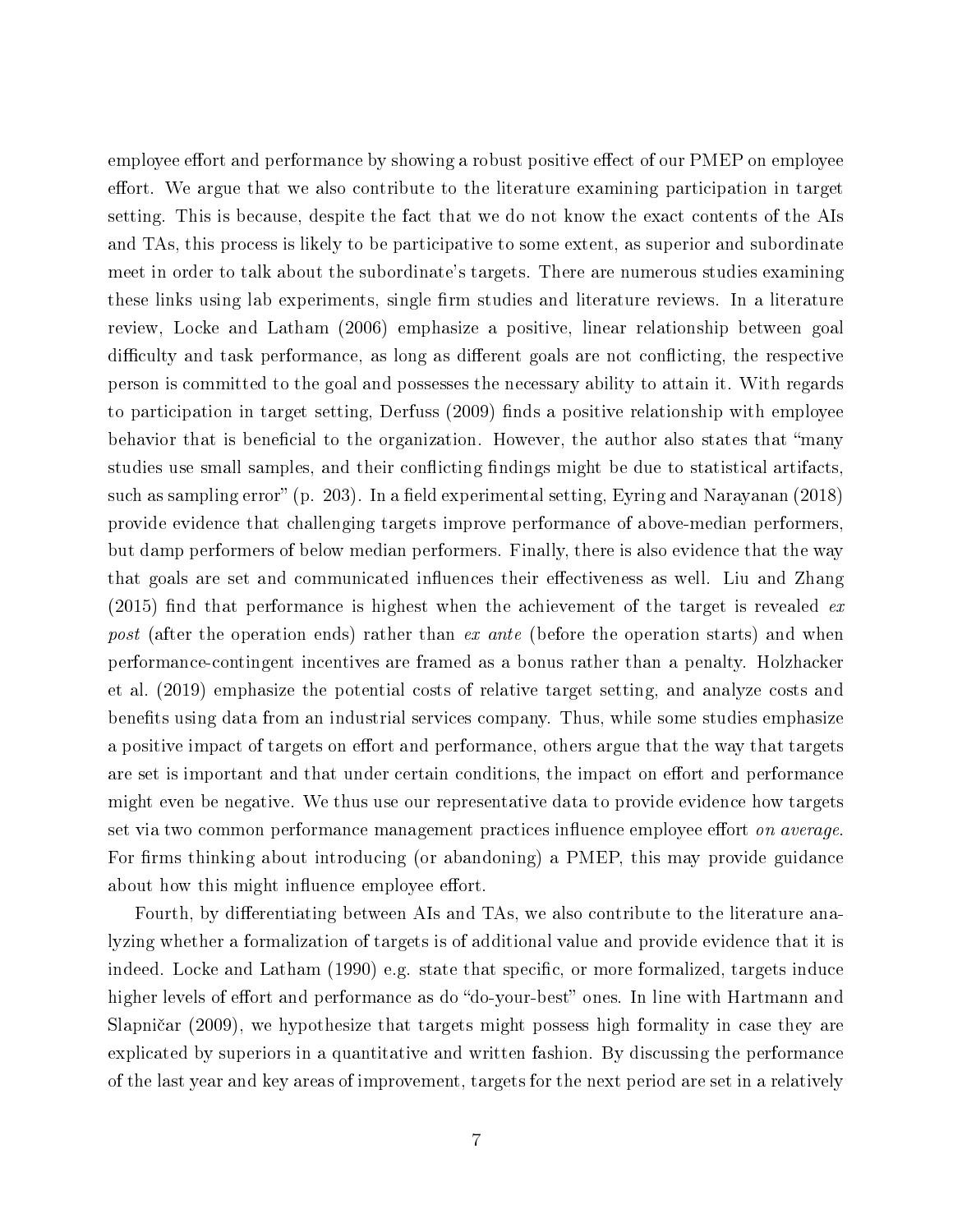informal way during an AI and might then be formalized via a written TA. Therefore, we analyze if it is of additional value to move from a more informal way of setting targets to a more formal one. First, this might be important for firms that discuss implementing a PMEP and question whether an AI suffices or if a written TA adds additional value. Second, this information might also be interesting for firms that already use AIs and think about further formalizing the target setting process via a written TA.

Finally, we contribute to the debate about potential channels via which target setting affects effort and performance. In particular, we consider two potential mediators: procedural fairness and goal clarity. While most authors (e.g. Libby (1999, 2001); Wentzel (2002); Sholihin et al.  $(2011)$ ; Sholihin and Pike  $(2013)$ ) find a positive link between (participation in) target setting and procedural fairness, Vou<sub>bemetral</sub> (2016) examine whether procedural and distributive fairness perceptions are influenced by the degree of subjectivity of performance measures and find an inverted U-shape of this relationship. Ordóñez et al. (2009) argue that targets or goals might even lead to a feeling of unfairness. This is because employees are heterogeneous with respect to their level of ability. The same targets might thus be to easy for some individuals and too hard for others but when tailoring goals to individuals, some might feel treated unfairly in case they have the feeling that rewards do not fairly match effort and performance. With regards to the impact of procedural fairness on effort and performance, there is no controversy in the literature such that most authors (e.g. Libby (1999, 2001); Sholihin and Pike  $(2009)$ ; Zapata-Phelan et al.  $(2009)$ ) find a positive effect. As outlined above, Derfuss (2009) finds a positive relationship between participation in budget setting and (among other dependent variables) goal clarity in a literature review, while Anderson and Stritch  $(2015)$  find a positive relationship between goal clarity and performance in an experimental study. Thus, we contribute to the literature by providing evidence on whether, on average, the positive effects of targets on procedural fairness found by most authors dominate the negative side effects emphasized by Ordóñez et al. (2009) and whether this translates into higher employee effort. Furthermore, we provide evidence whether goal clarity mediates the direct relationship between targets and employee effort.

The paper proceeds as follows: In Chapter 2, we review the literature and develop our hypotheses. In Chapter 3, we describe the data and our dependent and independent variables of interest. Chapter 4 presents our empirical results. Finally, Chapter 5 concludes.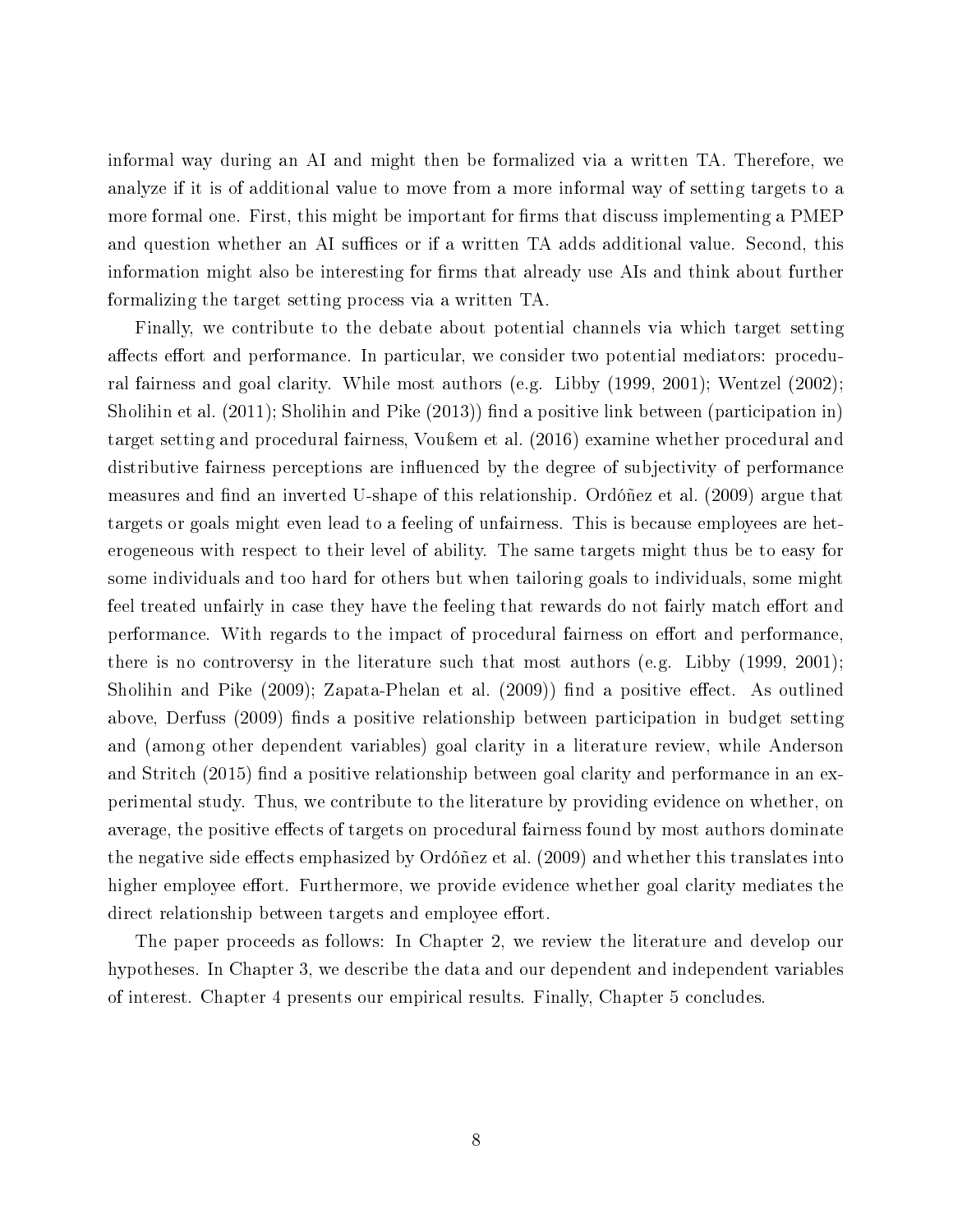## 2 Background and Hypotheses Development

#### 2.1 The impact of PMEP on effort

Prior literature has provided conflicting results with respect to the way in which targets influence employee effort and performance. Proponents of classical goal setting theory (e.g. Locke and Latham (1990), Locke and Latham (2002), Locke and Latham (2006)) argue that there is a "positive linear relationship" between the difficulty of the target and task performance. They argue that challenging targets are more motivating because they induce a feeling of success when targets are met and because such targets help employees to grow in the workplace (Locke and Latham (2006)). Furthermore, attaining targets is often linked to bonus payments (e.g. Kampkötter et al. (2017)). According to principal-agent theory, this link between pay and performance aligns employee incentives with company goals and therefore induces effort (Jensen and Murphy (1990)). We further argue that the PMEP in our setting is rather participative, as the employee has at least the possibility to voice concerns during the AI. There is an array of literature on participation in target setting and the relationship to employee effort and performance. Sholihin et al.  $(2011)$ , for instance, find a positive impact of participation in target setting on goal commitment, which they use as their proxy for employee effort. In a recent literature review, Derfuss  $(2009)$  finds a moderately strong relationship between participation in budgeting and employee behaviors beneficial to the organization.

However, there is also evidence suggesting that under certain circumstances, targets might lead to lower effort and performance. In a lab experiment, Seijts and Latham (2001) find that "do your best" outcome goals have a larger effect on performance than specific, difficult outcome goals, while they find the opposite for learning goals. This is the case as employees might focus too much on the attainment of the desired outcome than on learning, which is necessary to reach this outcome. Thus, even proponents of classical goal setting theory admit that setting specific, challenging targets might not have a positive impact on employee performance under every contingency. Li and Sandino (2018) provide evidence that challenging tasks might discourage below-median performers, while Ordóñez et al. (2009) highlight further potentially harmful side effects of target setting, among them crowding-out of intrinsic motivation by extrinsic motivation. Therefore, the impact of targets on employee effort is not unambiguous and the question about how targets affect employee effort on average in a large and representative sample remains unanswered.

Since the bulk of literature on target setting and participation in target setting finds a positive impact of the presence of a PMEP on employee effort, we expect the average effect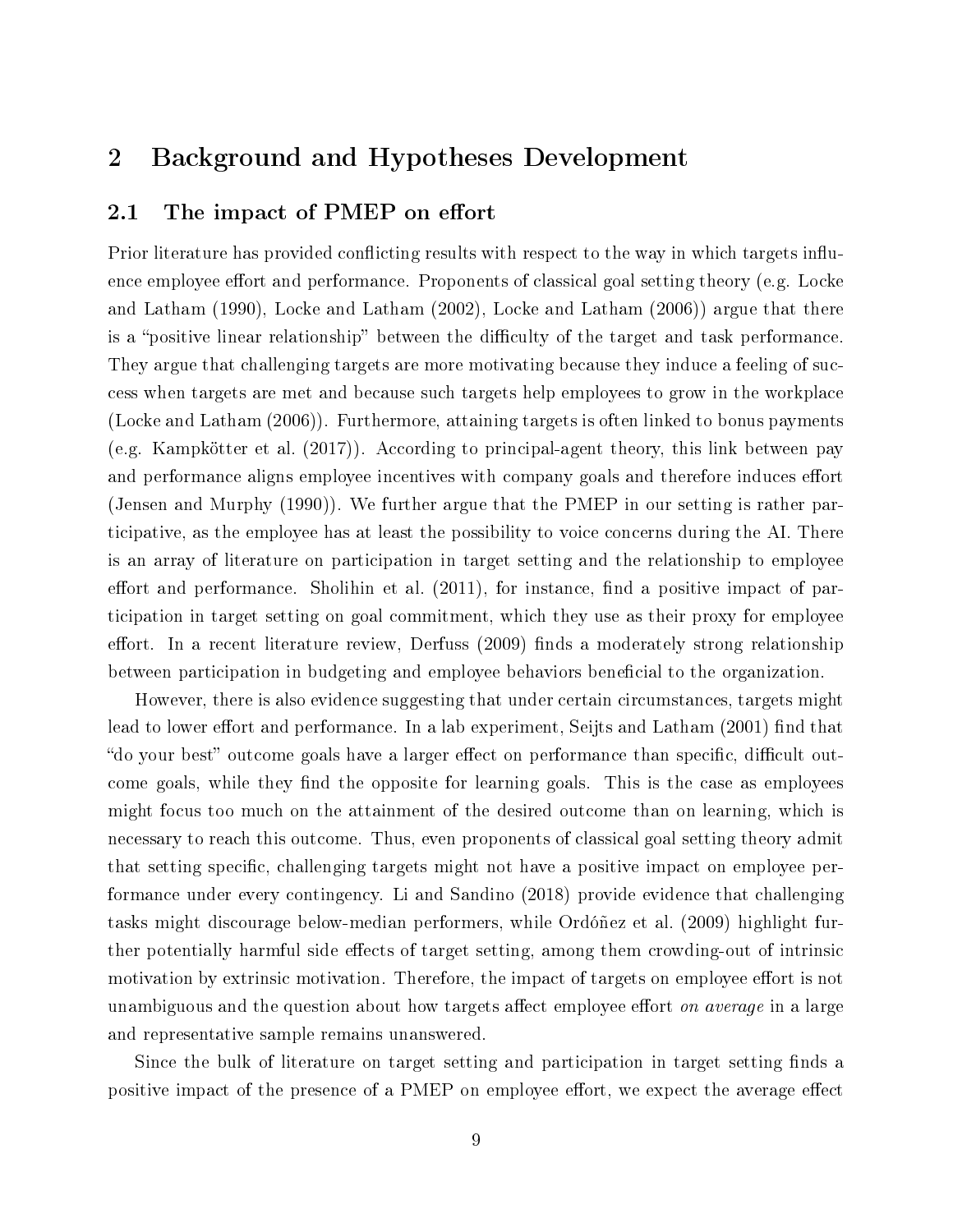to be positive but emphasize that it is ultimately an empirical question. We thus formulate the following hypothesis:

**Hypothesis 1:** There is a positive effect of the presence of a PMEP on employee effort.

### 2.2 The effect of appraisal interviews and target agreements on employee effort

Next, we analyze the question whether formalization of targets is of value by differentiating between AIs and TAs. Locke and Latham (1990) state that specific, more formalized targets induce higher levels of effort as "do your best" targets. Hartmann and Slapničar (2009) further posit that formal targets are superior to informal ones as they provide higher feedback quality. They arguably specify the performance dimensions being evaluated and their link to rewards better, ultimately increasing goal orientation and motivation. We argue that the two components of the PMEP considered by us possess different degrees of formality. As described in more detail in Section 3, an employee can only have a written TA in case she also receives an AI. AIs are themselves not a completely informal way to set targets, as respondents in our data set are asked to only consider pre-scheduled AI meetings. Nevertheless, explicating these targets in a written form via a TA implies additional formality.

With respect to AIs, our study is closely related to Kampkötter (2017). By employing representative German data on the employee level from the German Socio-economic Panel (SOEP), he estimates the impact of performance appraisals on job satisfaction. Performance appraisals as a concept are closely related to AIs as both comprise a developmental and an evaluative function (e.g. Boswell and Boudreau (2002)). The developmental function aims at improving an employee's effectiveness by enhancing her skills, attitudes, and experiences  $(e.g.$  via identification of strengths, weaknesses, and training needs, or goal setting). Evaluation, in contrast, consists of comparing the employee's performance to a certain standard and is often linked to decisions such as pay increases, promotion, or termination decisions. Despite the similarities, we abstain from calling our measure a performance appraisal for several reasons. As pointed out by Aguinis et al. (2013) and recently by Bayo-Moriones et al. (2019), performance appraisals and performance management are two interrelated yet distinct concepts in the sense that performance management is more general. Likewise, we argue that the AI as part of our PMEP is more general than a performance appraisal as the focus is not only on past performance, but also future potential. Indeed, the specific question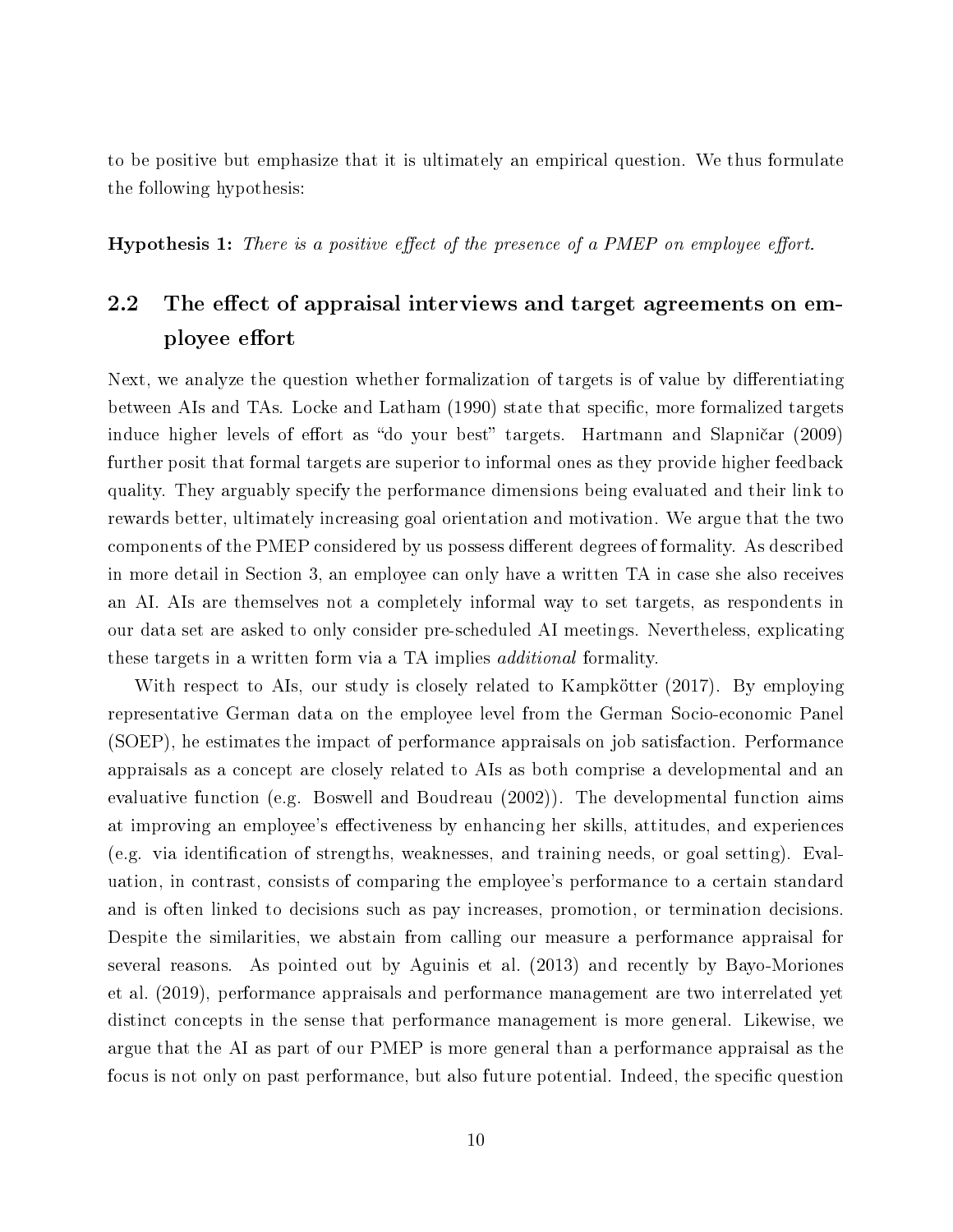used by Kampkötter (2017) focuses more closely on the evaluative function, while our measure is more balanced between the evaluative and developmental functions. The author finds an overall positive effect of performance appraisals on job satisfaction, in particular when performance appraisals are linked to monetary outcomes. However, the question whether (performance) AIs are successful in increasing employee performance remains unexplored in this study. Furthermore, the data used only provides information on the employee but very crude information on the establishment the employee works in, an issue we are able to tackle using linked employer-employee data. Considering that Kampkötter (2017) provides evidence that performance appraisals on average lead to higher job satisfaction, an employee attitude shown to lead to higher employee and organizational productivity (Krekel et al. (2019)), and that AIs are used to set targets, we expect a positive impact of AIs on employee effort.

In contrast to the extensively studied topic of performance appraisals, research specifically focusing on written TAs for employees is scarce.<sup>6</sup> It is likely that TAs on the individual level influence performance on the establishment level indirectly via beneficial employee behavior, in particular via increased effort provision, but this has not been shown so far. Also, the role of mediators such as goal clarity and procedural fairness has not been studied yet.

We thus examine whether there is a positive effect of AIs, as our less formal way of target setting, on employee effort and whether a higher degree of formality as implied by written TAs provides *additional* value. We therefore formulate the two following hypotheses:

**Hypothesis 2a:** There is a positive effect of the presence of an  $AI$  on employee effort. **Hypothesis 2b:** There is an additional positive effect of the presence of a written  $TA$  on employee effort.

#### 2.3 Mediation analysis

It is likely that our PMEP does not only affect employee effort directly but also indirectly via affecting other employee behaviors which then in turn affect effort. In particular, we consider procedural fairness and goal clarity as potential mediators.

With respect to procedural fairness, our study is most closely related to Sholihin et al.  $(2011)$  who use data comprising 54 managers from a UK financial services institution and analyze both the direct effect of participative target setting on employee effort and the respective channels mediating this direct relationship. They find that the direct effect is fully mediated

 ${}^{6}$ Using German establishment-level data, Kampkötter et al. (2017) find that establishments using TAs achieve 5% higher sales, implying a positive impact of TAs on organizational performance.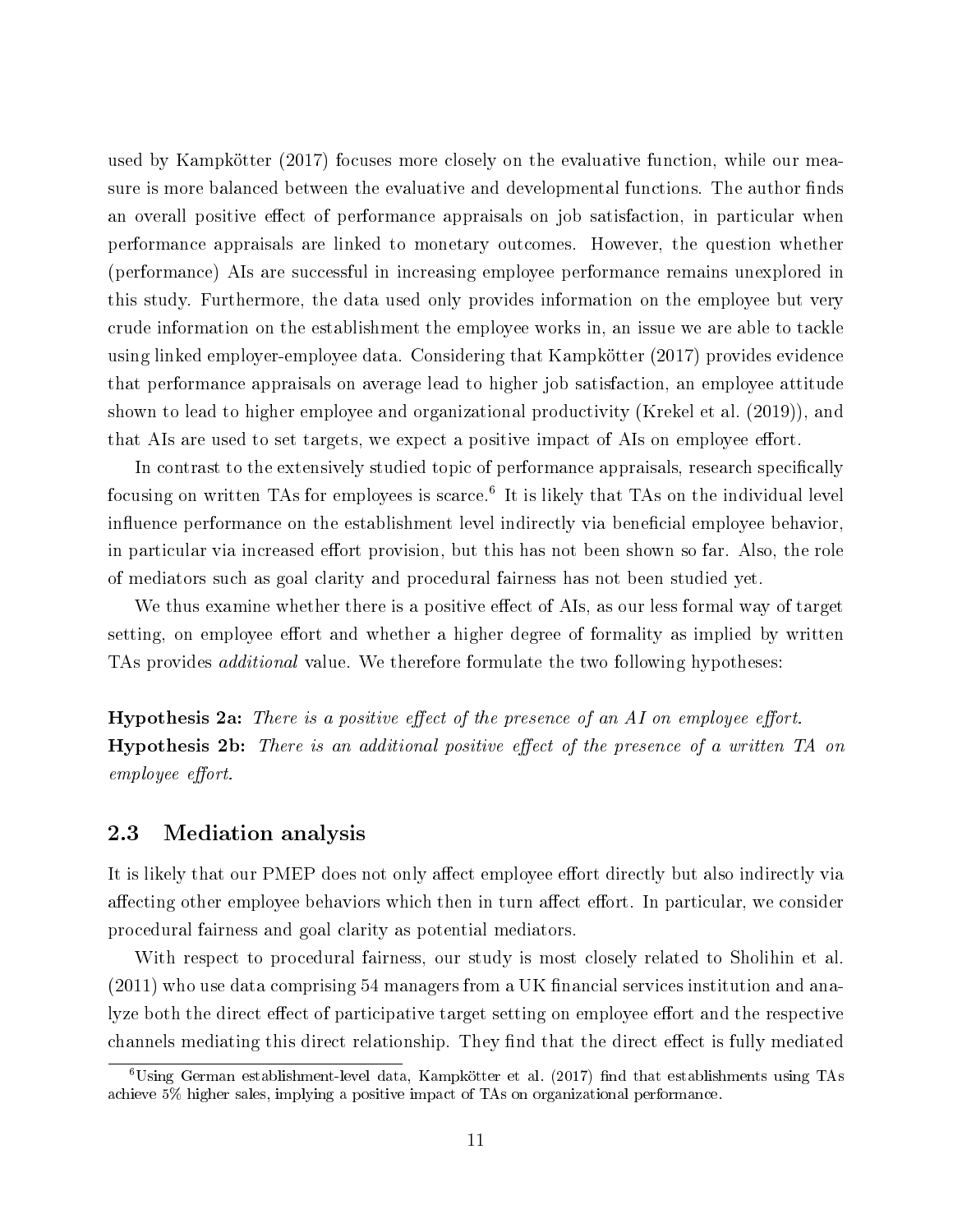by procedural fairness and interpersonal trust meaning that the direct effect becomes insignificant when these mediators are accounted for. We believe that, due to our methodological advantages, our study serves as a complement as we analyze firms in different industries and of different size.

There are various theories dedicated to understanding organizational justice.<sup>7</sup> Fairness Heuristics Theory (e.g. Lind and Tyler (1988); Lind (2001); van den Bos et al. (2001)), for instance, argues that in most work situations, individuals are at risk of being exploited. Due to this immanent risk of exploitation, they ask the question if the authority is to be trusted (Cropanzano et al. (2001)). As it is impossible to accurately calculate trustworthiness for each relationship, individuals use heuristics to facilitate the decision. Procedures such as participation or voice signal in-group membership (van den Bos et al. (2001)), ultimately increasing procedural fairness perception. Leventhal (1980) posits that individuals fairness perceptions are influenced by six rules, in particular accuracy, bias suppression, consistency, correctability, ethicality of procedures, and representativeness. Ordóñez et al. (2009), in contrast, state that literature ignores potential negative effects of target setting on fairness perceptions. In particular they argue that setting targets might in fact lead to a feeling of unfairness rather than fairness. This is because employees possess heterogeneous ability, making the same goal easily attainable for some individuals and too difficult to achieve for others. However, tailoring goals to individuals might in turn lead to a feeling of unfairness as some individuals might feel that rewards do not fairly match effort and performance. Despite the negative side effects emphasized by Ordóñez et al. (2009), we follow Sholihin and Pike (2013) in arguing that the PMEP considered by us both give employees some degree of voice, in the sense that it is a rather participative way to set goals, and fullls many of the six rules put forward by Leventhal (1980). Therefore, we expect a positive effect of the presence of our PMEP on employees' perception of procedural fairness.

There is an array of literature examining the link between procedural fairness and beneficial employee behaviors (e.g. Korsgaard et al. (1995)), but most studies focus on the impact of procedural fairness on employee behaviors like group commitment (e.g. Colquitt (2001)) and not effort per se. Exceptions specifically analyzing the impact of procedural fairness on goal commitment as a concept related to effort are Wentzel  $(2002)$  and Sholihin et al.  $(2011)$ . Wentzel (2002) expects a positive relationship between procedural fairness and goal commitment for two reasons: First, attaining the goal should be in the self-interest of the employee in case procedures are fair (instrumental perspective) and second, compliance with the group

 ${}^{7}$ For an overview, see Cropanzano et al. (2001).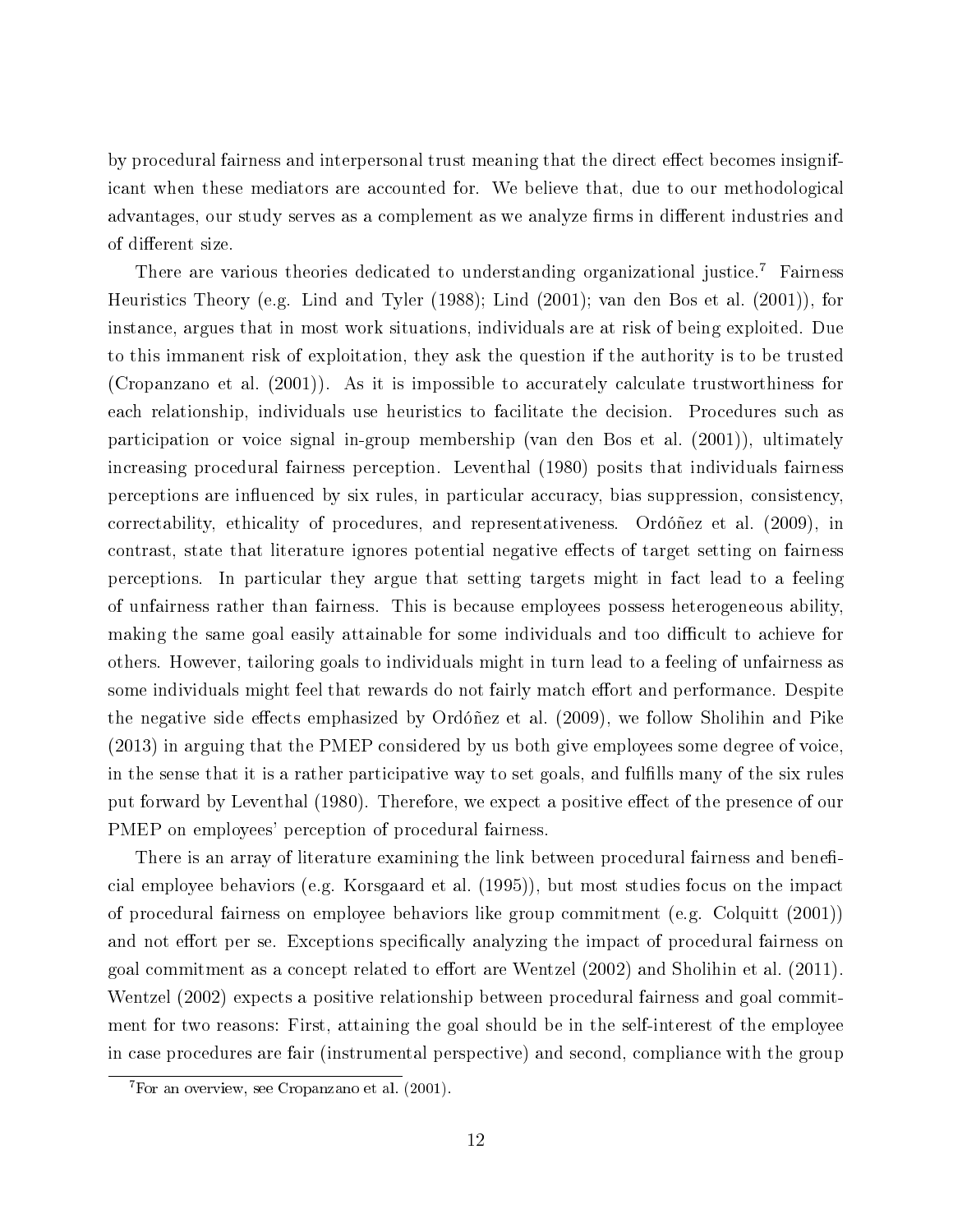policy, in this case the goal, should affirm group membership (relational perspective). Both Wentzel  $(2002)$  and Sholihin et al.  $(2011)$  find empirical support for this hypothesis. We follow the authors and expect a positive impact of procedural fairness on effort, here proxied by work engagement, and formulate the following hypothesis:

**Hypothesis 3:** The direct effect of the presence of a PMEP on employee effort is mediated by procedural fairness.

As compared to the literature on procedural fairness, studies that specifically examine goal clarity are relatively scarce in the management accounting literature, although clarity about the organization's goals is essential for performance management. Sholihin and Pike  $(2013)$  e.g. state that "the existence of prespecified goals is likely to provide clearer understanding (goal clarity) for organizational members and indicate how they will be evaluated  $(p. 32)$ . Further, they argue that "goal specificity<sup>8</sup> and clarity informs employees of their responsibilities and performance targets" and that the "existence of specific goals will guide employees in deciding where they should direct their attention and effort"  $(p, 32)$ . Since our PMEP consists of the joint presence of an AI and a written TA, we argue that goals set via this process are highly specific, inform employees about their responsibilities and performance targets and should thus increase goal clarity. With respect to the goal clarity-performance link, Anderson and Stritch (2015) expect that higher goal clarity leads to higher performance by referring to classical goal setting theory (e.g. Dossett et al. (1979)) and indeed find a positive impact in a lab experiment. However, in some circumstances, goal clarity might actually be detrimental to performance, as it might lead to tunnel vision (Seijts and Latham (2001); Anderson and Stritch (2015)). Ordóñez et al. (2009) further argue that goals directed at goal areas might crowd out effort directed at non-goal areas without leading to a greater overall effort. We argue that engagement as our proxy for effort is rather general in the sense that it does not differentiate between effort directed at goal and non-goal areas, such that we can examine whether or not this is the case. We follow the bulk of the literature and expect both a positive relationship between the presence of our PMEP and goal clarity and between goal clarity and employee effort and formulate the following hypothesis:

 $8$ Note that Sholihin and Pike (2013), in line with Fang et al. (2005), define goal specificity as "the extent to which the goals are clearly defined by a supervisor." We therefore consider goal specificity as being an antecedent to goal clarity.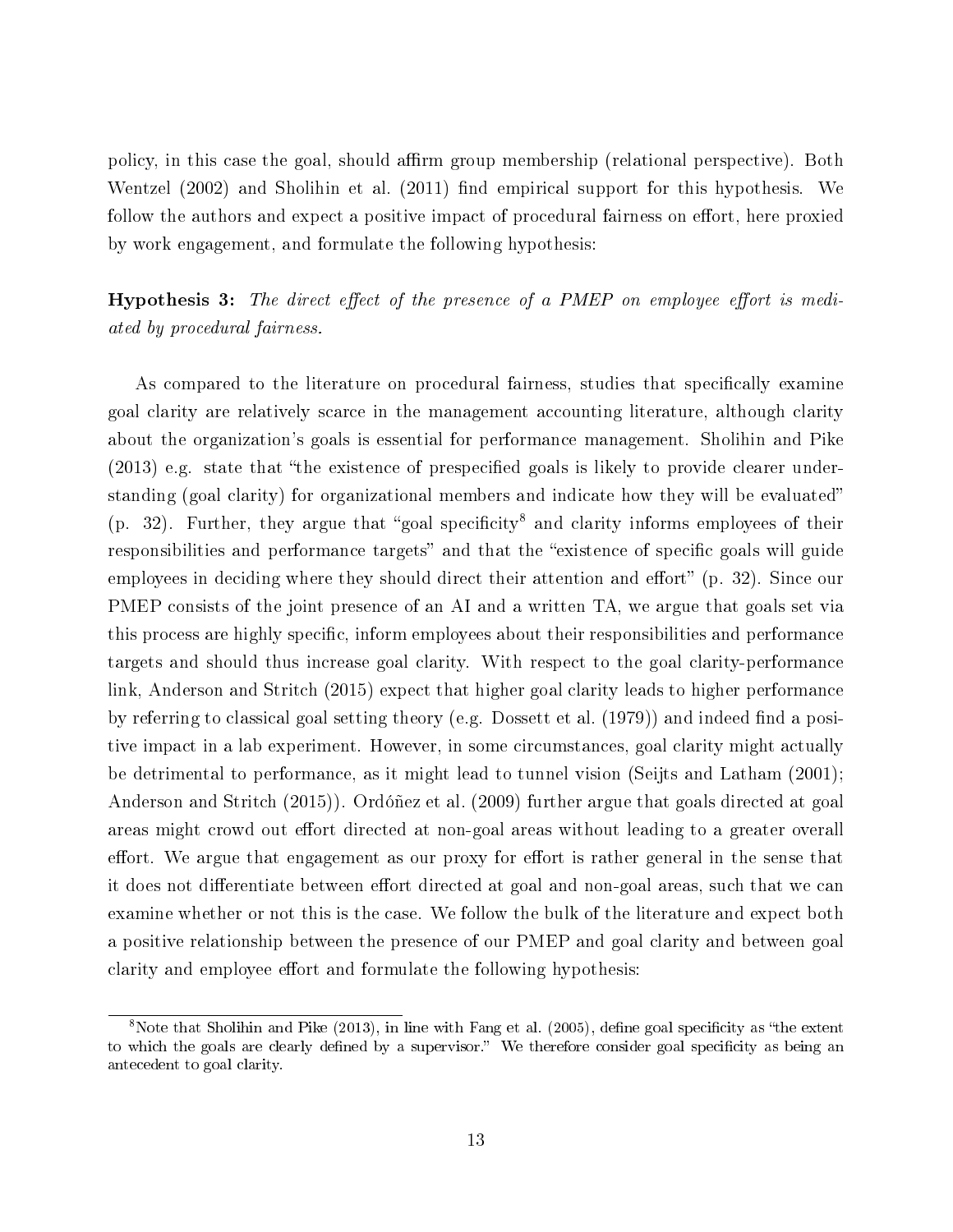**Hypothesis 4:** The direct effect of the presence of a PMEP on employee effort is mediated by goal clarity.

#### 3 Data

In order to examine the nexus between the use of AIs, TAs, and work engagement, we use a new, representative matched employer-employee data set covering German private sector establishments with more than 50 employees, the Linked Personnel Panel (LPP) (for a detailed description of the design of the data set and the sources of the applied constructs see Kampkötter et al.  $(2016)$ .<sup>9</sup> Surveyed establishments are randomly drawn from the IAB establishment panel, a representative annual survey of nearly 16,000 German establishments. We can make use of the four waves 2012, 2014, 2016/17 and 2018/19 of the LPP linked employer-employee data set. In detail, the employer survey covers between 769 and 1,219 establishments per wave. Establishment managers provide information on HRM practices and other firm characteristics. From these establishments, a random sample of employees working within the surveyed establishments (roughly between 6,500 and 7,500 individuals per wave) are interviewed at home via telephone (CATI) or web interface (CAWI) about job characteristics and perceptions, personal characteristics, attitudes towards their organization and behavioral variables. This feature of the data enables us to examine the link between the presence of AIs and TAs on the individual level and engagement, while simultaneously being able to control for organizational characteristics on the level of the establishment. Furthermore, the longitudinal structure of the data allows us to employ panel data methods, which enables us to move closer towards causality.

Our analysis is based on two items from the LPP employee survey. The item we use to measure the presence of an AI asks the interviewee the following question: "Did you have an appraisal interview with your superior last year (e.g. on your professional growth or sta assessment)? Please consider only appraisal interviews for which an appointment was made. This question is then used as a filter question for the item measuring the incidence of a formal TA, implying that, by construction, an employee can only be covered by a TA in case she is also covered by an AI. It is important to stress the formal character of AIs, since respondents should only consider meetings for which a formal appointment was made. The item measuring

<sup>9</sup>The data set is open to any researcher and is available via the Research Data Centre (FDZ) of the German Federal Employment Agency at the Institute for Employment Research (IAB). The DOI is: 10.5164/IAB.LPP1617.de.en.v1. For more details, see Haylock and Kampkötter (2019).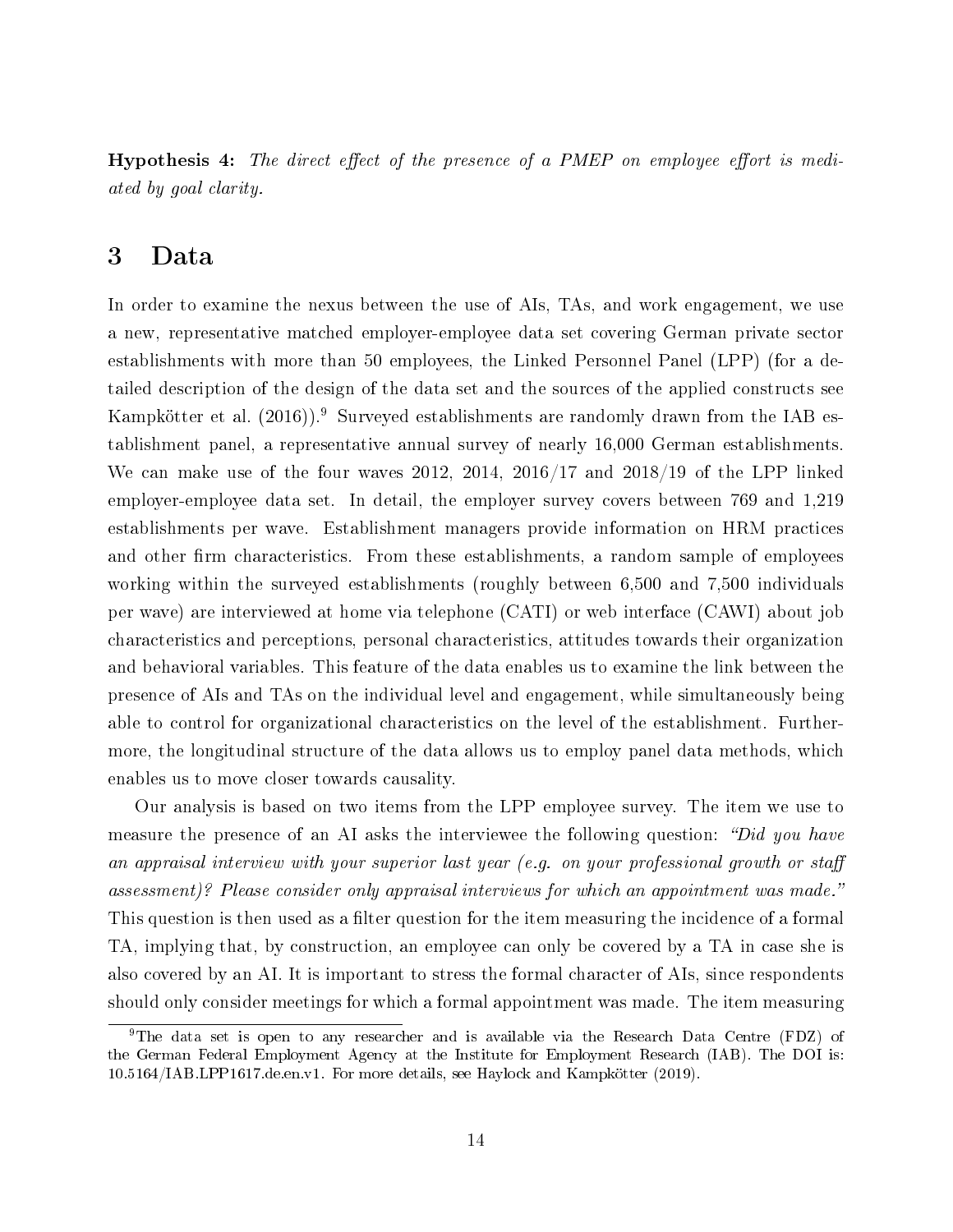the presence of a TA (in conjunction with an AI) is based on the following question: "Did your superior agree with you on the objectives fixed in writing during the appraisal interview?".

We use these two questions to construct two alternate specifications for our main explanatory variables of interest. We exploit this twofold strategy because we encounter a problem common to fixed effects analyses, namely that we do not have enough within-variation to separate the effect of the presence of the TA from the effect of the presence of the AI (Bender et al. (2018)). This problem stems from the fact that an employee can only have a TA in case she also has an AI. As a result, in a specification including both an AI and a TA dummy, the TA dummy has to be interpreted as an interaction term. Therefore, the control group for the TA variable are all individuals who report having an AI but no TA. In order to identify the effect of TAs using individual fixed effects, we therefore need a sufficient number of employees who report having an AI in both periods and either switch from having no TA to having one or switch from having a TA to having none. However, most individuals either do not switch at all within the four waves available to us, or they *jointly* switch in both the AI and the TA variable. Therefore, we cannot disentangle the effect of the AI from the one of the TA in our individual fixed effects specification in a meaningful way. For our first specification, we thus construct a dummy variable taking the value one if an employee is covered by both an AI and a TA, and zero otherwise. In case the dummy variable takes the value one, we define the employee as being subject to a full PMEP. The coefficient of this variable can be interpreted as the effect of the *joint* presence of AIs and TAs. Our second specification differentiates between the presence of an AI and the presence of a TA by constructing two dummies: One that takes the value one in case an employee is covered by an AI and zero otherwise and one that takes the value one if an employee is covered by both an AI and a TA. Consequently, the TA dummy measures the *additional* impact of the written TA in addition to the effect of the AI.

As a proxy for individual effort, we apply the widely used, internationally validated nineitem work engagement scale UWES-9 by Schaufeli and Bakker (2004). Respondents were asked to indicate to which extent they agree with nine statements regarding their job such as the following on a five point Likert scale: At my work, I feel bursting with energy.<sup>10</sup> The reported scores of every single item are then added up and divided by 9, such that the resulting engagement score represents an equally weighted average with values between 1 and 5. We further standardize this engagement score in order to make a quantitative interpretation in standard deviations possible. Cronbach's Alpha of our engagement index is 0.915, suggesting

 $10$ A complete list of the items used can be found in the Appendix 6.1.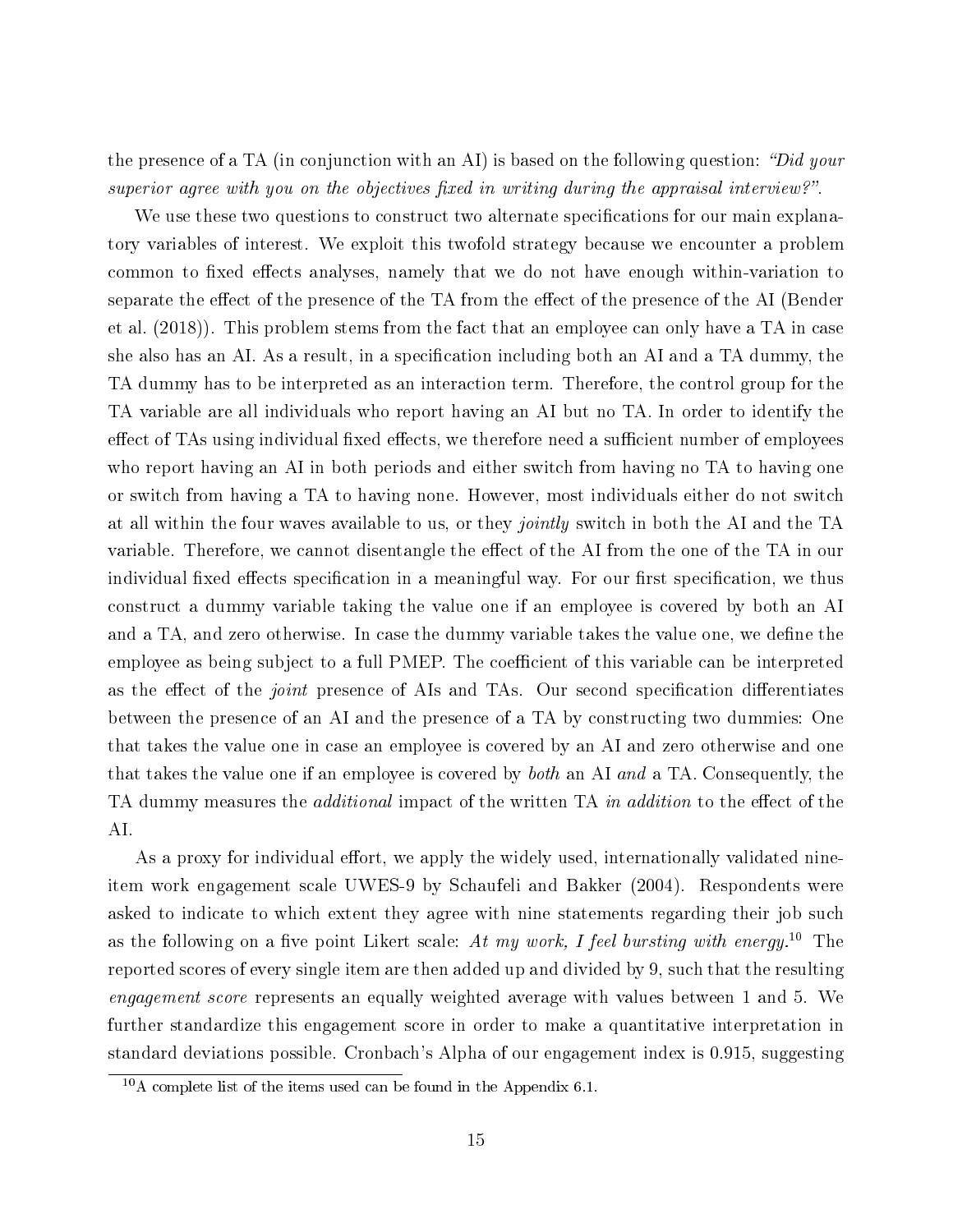a high degree of internal consistency of this construct.

Our two potential mediators are conceptualized as follows. Goal clarity is based on two items from the organizational climate questionnaire by Patterson et al. (2005). Specifically, respondents are asked to state on a five point Likert scale to which extent they agree with the following statements: "The superiors clearly communicate requirements and objectives" and Everyone who works here is well aware of the long-term plans and direction of this company . Again, the individual answers are added, the total score is divided by the number of items, and the resulting index is standardized. Procedural fairness is operated by one item from the justice scale by Kim and Leung (2007), which asks respondents to state on a five point Likert scale to which extent they agree with the following statement: "The rules and procedures to make decisions are fair.". We again standardize this variable.

Furthermore, the data allows us to account for a rich set of control variables on the establishment and individual level. Establishment-level controls comprise industry (5 categories), region (north, east, south, west), a set of dummies capturing ownership structure, and a dummy capturing whether or not the establishment is independent. Individual-level controls include sex  $(0/1)$ , age (8 dummies), supervisory position  $(0/1)$ , full-time position  $(0/1)$ , white-collar employee  $(0/1)$ , monthly net income, type of employment contract (fixed term/permanent), permanent relationship  $(0/1)$ , highest level of school and occupational or university education (7 dummies), household size, and survey method (CAWI/CATI). Establishment-level controls include industry (5 dummies), regional area (4 dummies), and establishment size (5 dummies). In all regressions, standard errors are clustered on the establishment level. Detailed descriptive statistics on our main dependent and independent variables are displayed in Tables A.1, A.2, and A.3 in the Appendix.

In 2019, the latest year comprised in our data, the mean (unstandardized) engagement index is 3.44, while the median is 3.56. Therefore, we observe a higher probability mass at larger values of the engagement index, indicating that employees in our sample are, on average, rather engaged. The distribution is also rather stable over time (mean values range between 3.68 and 3.76 from 2012 to 2016). In total, our data comprises 16,506 employee-year observations that are non-missing with respect to the AI variable. 8,622 (52.24 %) of these employee-year observations reported having an AI. Out of these, 5,875 (68.14%) also reported having a written TA.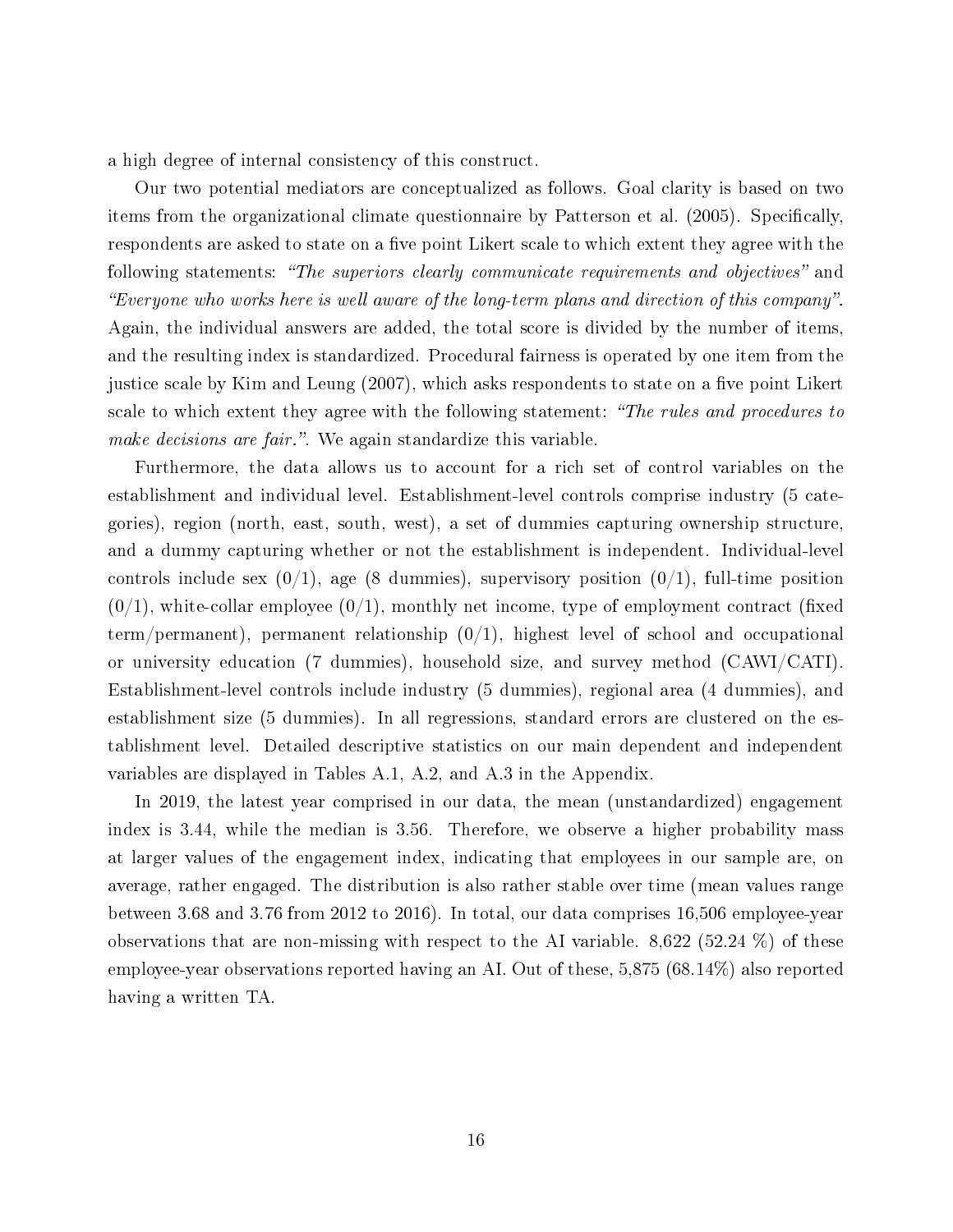#### 4 Empirical Strategy and Results

#### 4.1 The direct impact of a PMEP on employee effort

In order to investigate Hypothesis 1, i.e. whether there is a positive effect of the presence of a full PMEP on employee effort, we use OLS regressions employing various fixed effects in order to be able to make more causal statements. In addition, all of our specifications include a rich set of covariates on the establishment and individual level, as can be seen in Table 1.

In column (1), we regress work engagement on PMEP by including all controls on the establishment and individual level as well as establishment size and year fixed effects. The positive PMEP coefficient is statistically and economically significant: the magnitude of the coefficient implies that the engagement score of employees covered by a PMEP is, on average, 0.203 standard deviations higher compared to employees without a PMEP. Therefore, column  $(1)$  provides first support to Hypothesis 1, indicating that target setting via a PMEP seems to have a positive impact on employee effort. In column  $(2)$ , we tackle the question whether the impact of our PMEP on employee engagement is driven by the use of variable incentive pay since achieving pre-negotiated targets might be tied to a variable pay component. Thus, it might not be the PMEP *per se* that induces larger employee engagement, but rather the link to variable pay. The simple correlation coefficient between the PMEP variable and the use of variable compensation is 0.24, suggesting that employees who report having a PMEP also tend to have a variable pay component. However, the size of this correlation is not large enough to suggest that the two variables capture the same effect. Results in column  $(2)$  are consistent with these descriptives: The coefficient of variable pay is positive and statistically significant. suggesting that employees who have a variable pay component show, on average, a higher work engagement. More important, the magnitude of the PMEP coefficient changes only marginally, suggesting that the relationship between the PMEP and employee engagement is not just driven by incentive pay.

In columns  $(3)$  and  $(4)$ , we additionally include establishment and year fixed effects to reduce the likelihood of omitted variable bias and to take a further step towards causality. In column  $(3)$ , we separately include establishment and year fixed effects. Thereby, we are able to account for time-constant unobserved heterogeneity on the level of the establishment while simultaneously controlling for general market trends through time fixed effects. Results are robust as the coefficient of PMEP is positive and statistically significant. In fact, the magnitude of the effect even increases from 0.193 to 0.245, suggesting that the effect gets larger when taking the within-firm rather than the across-firm perspective (this difference is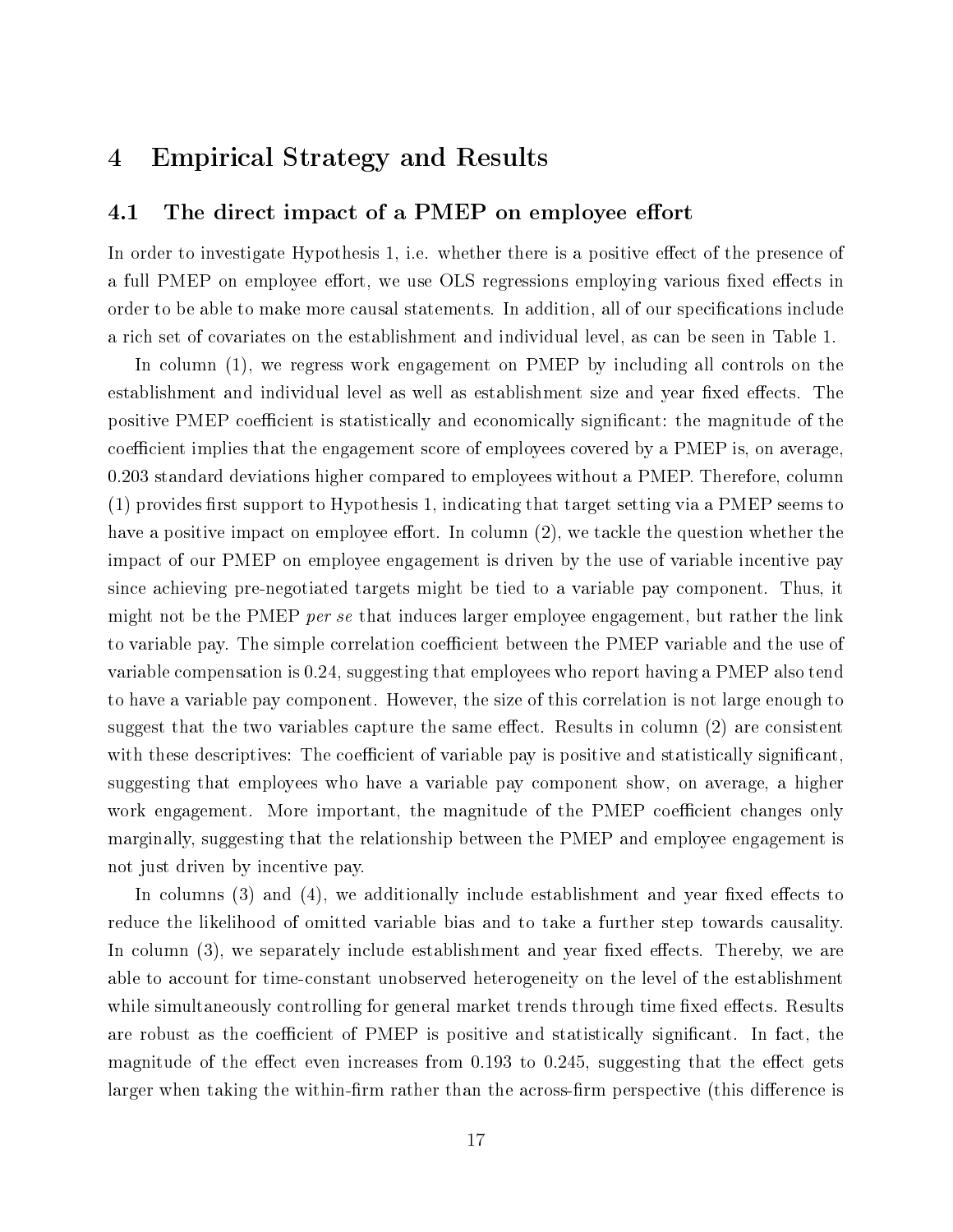|                          | (1)                     | $\left( 2\right)$ | (3)         | (4)         | (5)         | (6)        |  |
|--------------------------|-------------------------|-------------------|-------------|-------------|-------------|------------|--|
| Variables                | Engagement Index (std.) |                   |             |             |             |            |  |
| <b>PMEP</b>              | $0.203***$              | $0.193***$        | $0.245***$  | $0.253***$  | $0.0783***$ | $0.0597**$ |  |
|                          | (0.0182)                | (0.0184)          | (0.0207)    | (0.0210)    | (0.0285)    | (0.0239)   |  |
| Variable Pay             |                         | $0.0548***$       | $0.0706***$ | $0.0636***$ | $-0.00861$  | $-0.0133$  |  |
|                          |                         | (0.0196)          | (0.0221)    | (0.0227)    | (0.0305)    | (0.0254)   |  |
| Establishment Controls   | yes                     | yes               | yes         | yes         | yes         | yes        |  |
| <b>Employee Controls</b> | yes                     | yes               | yes         | yes         | yes         | yes        |  |
| Year FE                  | yes                     | yes               | yes         |             |             | yes        |  |
| Size FE                  | yes                     | yes               |             |             |             | yes        |  |
| Establishment FE         |                         |                   | yes         |             |             |            |  |
| Establishment $\times$   |                         |                   |             | yes         | yes         |            |  |
| Year FE                  |                         |                   |             |             |             |            |  |
| Lagged Engagement        |                         |                   |             |             | yes         |            |  |
| Individual FE            |                         |                   |             |             |             | yes        |  |
| Constant                 | $-0.324***$             | $-0.346***$       | $-0.418***$ | $-0.466***$ | $-0.187***$ | $0.223*$   |  |
|                          | (0.0629)                | (0.0636)          | (0.118)     | (0.0433)    | (0.0552)    | (0.124)    |  |
| Observations             | 16,506                  | 16,498            | 16,498      | 16,026      | 4,296       | 16,498     |  |
| Number of Employees      |                         |                   |             |             | 12,057      |            |  |
| R-squared (within)       | 0.076                   | 0.077             | 0.189       | 0.225       | 0.631       | 0.028      |  |

Table 1: Direct Effect of PMEP on Work Engagement

The dependent variable Engagement Index is an index containing the weighted average of nine items and is standardized. All underlying items are measured on a 5-point Likert scale (between 1 and 5). In all columns, ordinary least squares regressions are applied. Employee controls comprise female  $(0/1)$ , age (8) dummies), supervisory position  $(0/1)$ , white-collar employee  $(0/1)$ , full-time position  $(0/1)$ , monthly net income, type of employment contract (fixed term/permanent), permanent relationship  $(0/1)$ , highest level of training qualification (7 dummies), household size, and survey method (CAWI/CATI). Establishmentlevel controls include industry (5 dummies), regional area (4 dummies), and establishment size (5 dummies). Standard errors clustered on the establishment level in parentheses. The symbols \*,\*\*, and \*\*\* represent significance levels of  $10\%, 5\%,$  and  $1\%$ , respectively.

also statistically significant,  $p = 0.01$ ). Here, we also account for unobserved establishment level heterogeneity such as time-constant performance management or leadership culture. In column  $(4)$ , we include an interaction between establishment and year fixed effects. We thereby allow unobserved, establishment-specific characteristics to vary over time. Results remain virtually unchanged, both with respect to the magnitude and significance of the PMEP coefficient.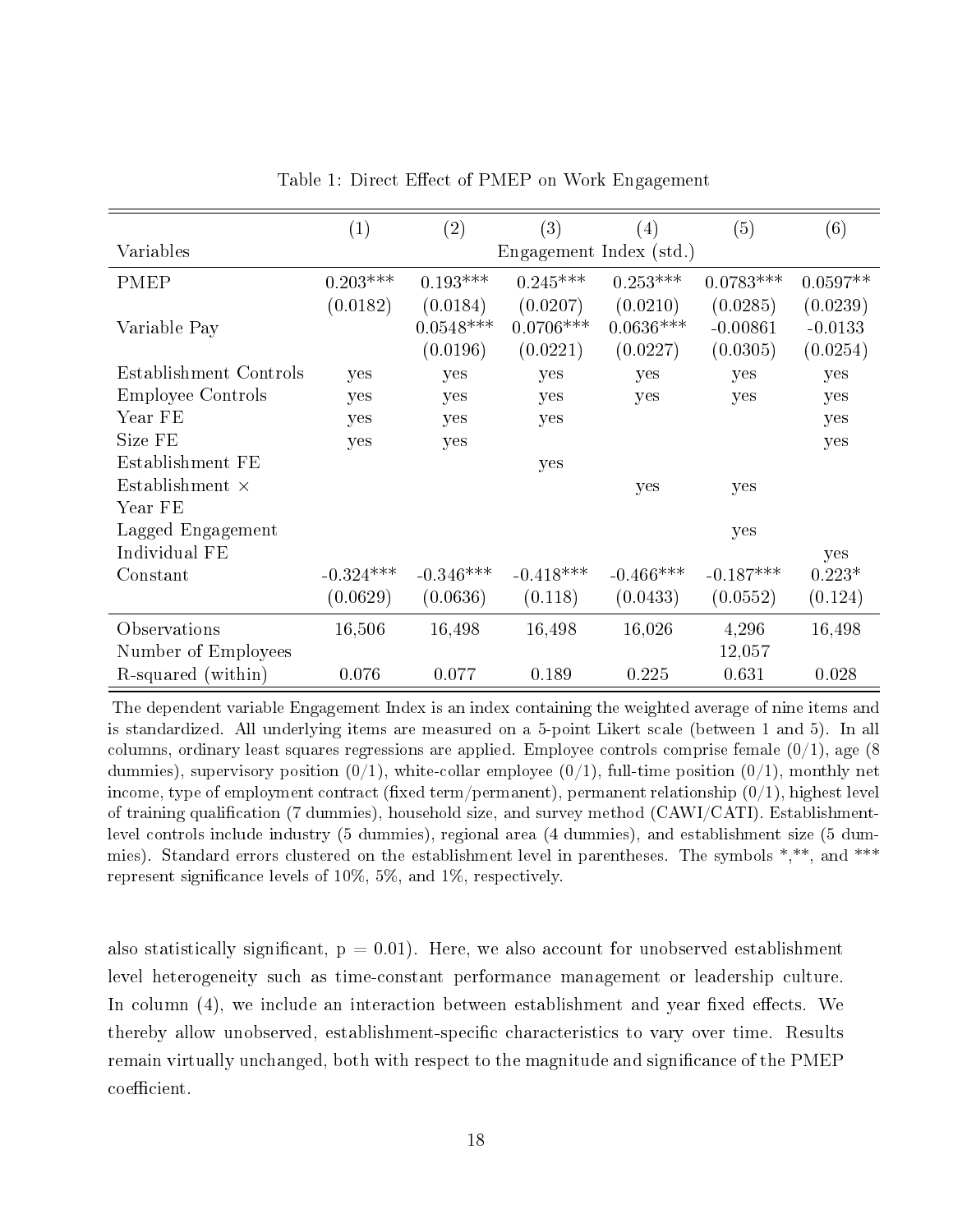Columns (5) and (6) account for unobserved individual heterogeneity that both determines an employee's engagement level and coverage by a PMEP. In column (5) we apply a lagged dependent variable (LDV) model by including lagged individual engagement as an explanatory variable. This specification accounts for the possibility that engagement is rather stable over time and is not caused by the presence of a PMEP. Results indicate that this is partly the case, as the size of the effect decreases from  $0.259$  to  $0.0783$  standard deviations. However, even though the magnitude of the coefficient is reduced, it is still sizeable and statistically signicant, indicating that the presence of a PMEP does indeed have a positive impact on employee engagement even if past engagement levels are controlled for. In column (6), we finally conduct an individual fixed effects regression, now explicitly controlling for unobserved individual-level heterogeneity. The coefficient is positive and statistically significant, thus confirming our previous results: a within-person change in PMEP leads to an increase in employee engagement of around  $0.06$  standard deviations.<sup>11</sup> To conclude, our results provide support for Hypothesis 1, as we find a robust positive impact of the PMEP on individual work engagement. On average, the positive effects of targets on employee effort as emphasized by classical goal setting theory thus seem to outweigh potential negative side effects in our representative sample.

### 4.2 Separating the impact of appraisal interviews and target agreements on individual performance

In this section, we split the PMEP into its components. The aim is to analyze if the observed positive effect of the PMEP on employee effort is driven by AIs alone or whether additional formalization via written TAs in the performance management process provides additional value.

In column (1) of Table 2, we check whether there is a positive relationship between the presence of AIs and employee engagement. Results show a positive and statistically significant coefficient of 0.193 standard deviations.<sup>12</sup> It is noteworthy that the coefficient in this

 $11$ In order to tackle issues related to selection bias and reverse causality, we estimate the IV method proposed by Lewbel (2012) by using Stata's ivreg2h command developed by Baum and Schaffer (2012) as a robustness check for our baseline specification in column  $(1)$ . These issues might arise in case engaged individuals selfselect into having a PMEP or in case they are chosen for having a PMEP based on their previous level of engagement. Our results remain qualitatively the same, such that the coefficient of PMEP is still positive and statistically significant.

 $12$ Note that we directly control for variable pay in this specification. Results do not change when omitting variable pay from the regression equation.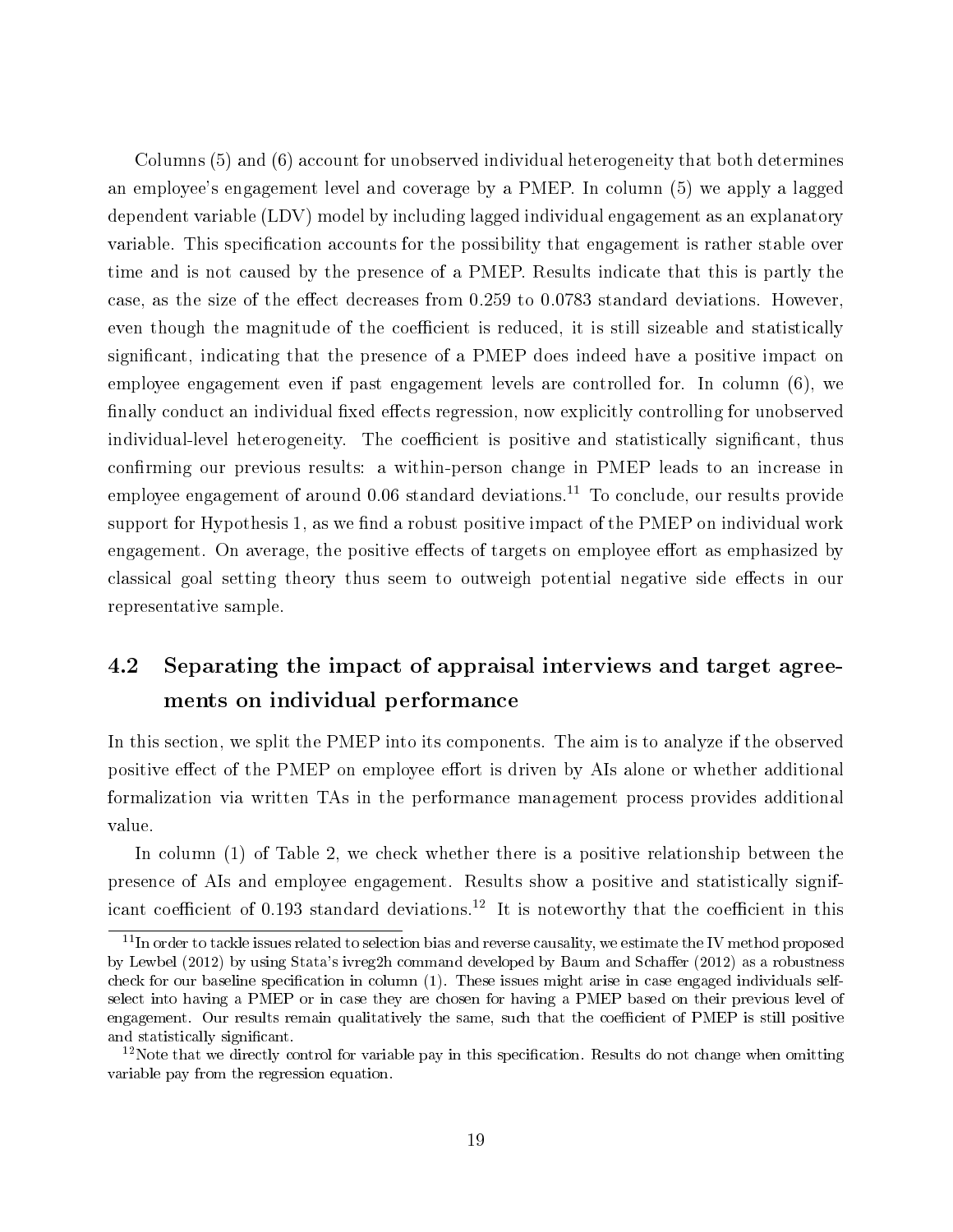|                           | (1)                     | $\left( 2\right)$ | (3)         | (4)         | (5)         | (6)         |
|---------------------------|-------------------------|-------------------|-------------|-------------|-------------|-------------|
| Variables                 | Engagement Index (std.) |                   |             |             |             |             |
| Appraisal Interview (AI)  | $0.193***$              | $0.124***$        | $0.144***$  | $0.150***$  | $0.114***$  | $0.0959***$ |
|                           | (0.0193)                | (0.0253)          | (0.0268)    | (0.0272)    | (0.0358)    | (0.0301)    |
| Target Agreement (TA)     |                         | $0.111***$        | $0.162***$  | $0.169***$  | 0.0154      | 0.0104      |
|                           |                         | (0.0238)          | (0.0265)    | (0.0267)    | (0.0335)    | (0.0268)    |
| Variable Pay              | $0.0537***$             | $0.0483**$        | $0.0675***$ | $0.0603***$ | $-0.0107$   | $-0.0152$   |
|                           | (0.0194)                | (0.0196)          | (0.0220)    | (0.0227)    | (0.0305)    | (0.0253)    |
| Establishment Controls    | yes                     | yes               | yes         | yes         | yes         | yes         |
| <b>Employee Controls</b>  | yes                     | yes               | yes         | yes         | yes         | yes         |
| Year FE                   | yes                     | yes               | yes         |             |             |             |
| Size FE                   | yes                     | yes               |             |             |             | yes         |
| Establishment FE          |                         |                   | yes         |             |             |             |
| Establishment FE $\times$ |                         |                   |             | yes         | yes         |             |
| Year FE                   |                         |                   |             |             |             |             |
| Lagged Engagement         |                         |                   |             |             | yes         |             |
| Individual FE             |                         |                   |             |             |             | yes         |
| Constant                  | $-0.391***$             | $-0.359***$       | $-0.443***$ | $-0.505***$ | $-0.221***$ | 0.205       |
|                           | (0.0658)                | (0.0636)          | (0.119)     | (0.0434)    | (0.0557)    | (0.124)     |
| Observations              | 16,528                  | 16,498            | 16,498      | 16,026      | 4,296       | 16,498      |
| Number of Employees       |                         |                   |             |             |             | 12,057      |
| R-squared (within)        | 0.077                   | 0.078             | 0.190       | 0.227       | 0.632       | 0.030       |

Table 2: Direct Effects of AIs and TAs on Work Engagament

The dependent variable Engagement Index contains the weighted average of nine items and is standardized. All underlying items are measured on a 5-point Likert scale (between 1 and 5). In all columns, ordinary least squares regressions are applied. Employee controls comprise female  $(0/1)$ , age  $(8 \text{ dummies})$ , supervisory position  $(0/1)$ , white-collar employee  $(0/1)$ , full-time position  $(0/1)$ , monthly net income, type of employment contract (fixed term/permanent), permanent relationship  $(0/1)$ , highest level of training qualification (7) dummies), household size, and survey method (CAWI/CATI). Establishment-level controls include industry (5 dummies), regional area (4 dummies), and establishment size (5 dummies). Standard errors clustered on the establishment level in parentheses. The symbols \*,\*\*, and \*\*\* represent signicance levels of 10%, 5%, and 1%, respectively.

specification is relatively similar to the coefficient of the PMEP variable in column  $(2)$  of Table 1. Therefore, when not controlling for TAs, the AI variable seems to pick up the entire effect of the presence of a PMEP. This can have two reasons: Either the effect of a PMEP on work engagement is entirely driven by AIs such that formalization via written TAs does not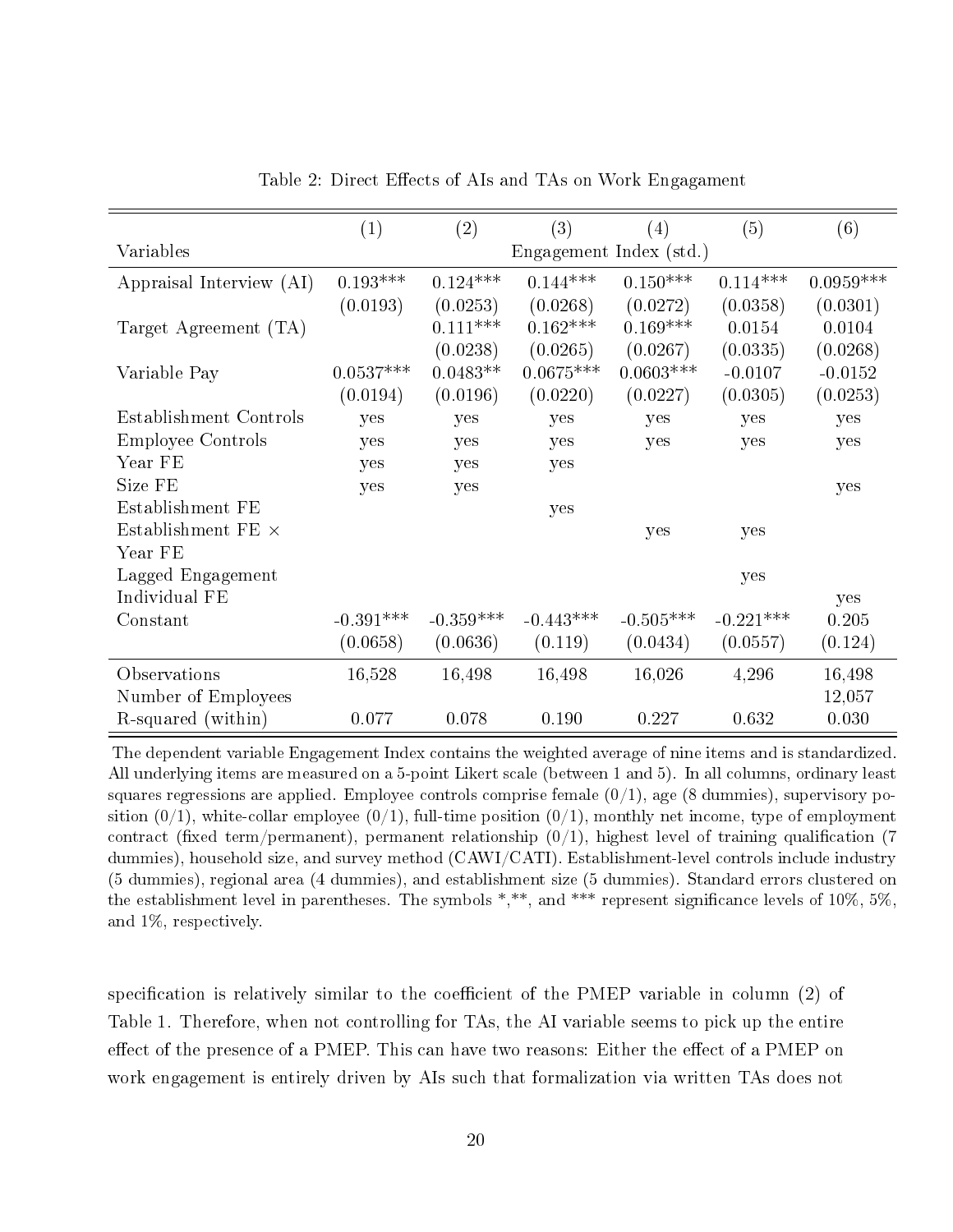increase engagement or there exists an omitted variable bias problem in column (1) of Table 2, such that part of the effect of AIs on engagement is actually due to the additional presence of a written TA. We test this conjecture in column (2) by including the TA dummy. The results show that the latter seems to be true. Both the AI and the TA variables show positive and statistically significant coefficients. The magnitude of the coefficient of the AI variable is reduced to 0.124, while the TA variable reports a coefficient of 0.111, indicating that approximately half of the effect of AIs as reported in column  $(1)$  can actually be attributed to the additional presence of a written TA.

Consistent with subsection 4.1, we also run two different specifications including establishment fixed effects. In column  $(3)$ , we include establishment fixed effects and year fixed effects while we interact these two fixed effects in column  $(4)$ . In analogy to Table 1, the results remain qualitatively the same. Results up to this point thus provide support for hypotheses 2a and 2b. There seems to be both a positive impact of AIs on employee effort as proxied by work engagement and an *additional* positive impact of formalization via a written TA.

In the last step, we again include lagged engagement in column  $(5)$  and individual fixed effects in column  $(6)$ . As can be seen in Table 2, the effect of AIs on work engagement is still positive and statistically signicant. However, the TA variable now turns statistically insignificant. The same is true for the individual fixed effects regression in column  $(6)$ . One potential explanation refers to the joint presence of AIs and TAs in many firms, i.e. AIs and TAs are often introduced jointly for employees. If this is true, estimating the isolated effects of AIs and TAs in lagged dependent variable and fixed effects specifications is almost impossible. The reasoning is the following: Fixed effects (and also lagged dependent variable specifications) require a certain degree of variation within individuals, implying the need for a sufficient amount of *switchers*. In order to identify a significant effect for our TA variable, we would need a sufficient number of individuals who switch from having no TA in one period to having one in the next period or vice versa. At this point it is crucial to remember that by construction of the data set and also plausibly in firms, an individual can only have a TA if she also has an AI. A switch from zero to one in the TA variable can thus capture two different events: Either the employee obtains an AI and a TA *jointly* or the employee has already had an AI in the previous period and in addition obtains a TA in the actual period. In case AIs and TAs are introduced jointly, one cannot isolate the effects of an introduction of AIs and TAs. The same reasoning applies in case the TA is abolished. Descriptive results indeed suggest that a large fraction of individuals who switch from having no (an) AI to having one (none) simultaneously switch from having no (a) TA to having one (none). Out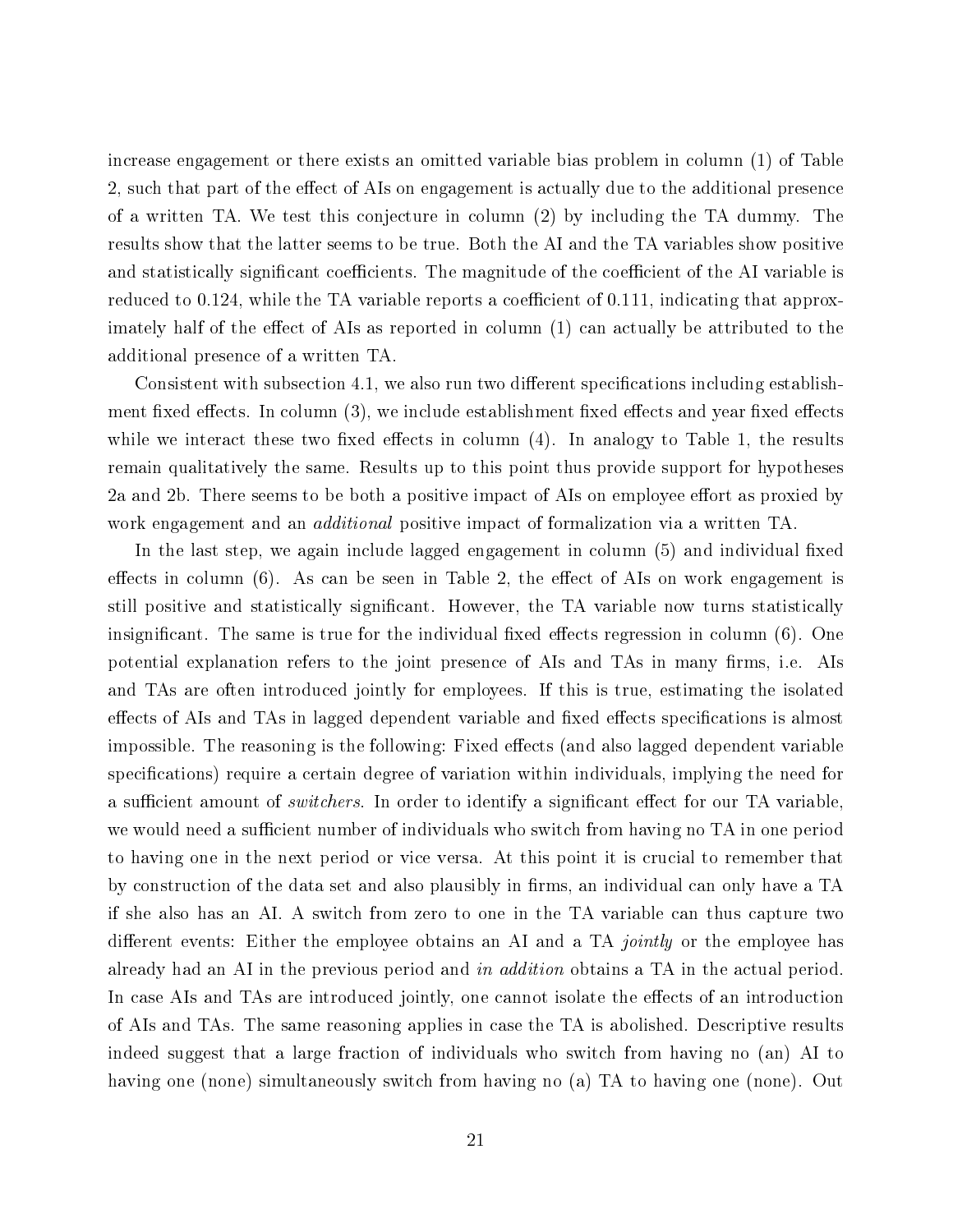of 503 (449) employees included in the individual fixed effects analysis who report switching from zero to one (from one to zero) with respect to our AI variable, 221 (213) also report switching from zero to one (one to zero) with respect to the TA variable. Therefore, the effect of the TA variable can only be identified if the data contains enough individuals that report having an AI in two consecutive periods and switch from having no TA to having one or vice versa. Out of the 2,004 individuals who report having an AI in two consecutive periods, only 194 report switching from having no TA to having one, while 230 employees report switching from having a TA to having none. Hence, it is highly likely that this lack of variation causes our lagged dependent variable and fixed effects estimates for TAs to be insignificant. At least, it nicely shows how challenging it can be to causally analyze isolated effects of simultaneously applied performance management practices using firm data.

In sum, our analyses provide support for both hypotheses 2a and 2b. Results indicate a positive impact of AIs on employee effort. This effect is robust across all specifications. Results also provide evidence that formalization via written TAs further increases employee effort, by showing a positive and statistically significant coefficient in all but the specifications including lagged engagement and individual fixed effects. We are fairly certain that this is due to a lack in within-variation. However, we acknowledge that our results with respect to Hypothesis 2b are somewhat weaker as the ones regarding Hypothesis 2a.

#### 4.3 Mediation analysis

In this section, we present our test of hypotheses  $3$  and  $4$ , i.e. whether the direct effect of the PMEP on employee effort is mediated by procedural fairness and goal clarity.<sup>13</sup> To examine these two potential channels, we follow the mediation analysis approach put forward by Baron and Kenny (1986) and estimate three different equations. First, the potential mediator (goal clarity, procedural fairness) is regressed on the independent variable, here PMEP. In a second step, the dependent variable (engagement) is regressed on the potential mediator. In a third step, the dependent variable is regressed on both the mediator and the independent variable. Full mediation is achieved if the respective coefficients of interest are statistically significant in the first two regressions and if a previously significant relationship between the independent and the dependent variable in the first regression becomes insignificant when including the mediator in the third regression. A variable partially mediates the relationship between an

 $13$ Note that in this analysis, we do not differentiate between AIs and TAs. However, looking at the two performance management instruments separately, we find the same patterns as in the analysis presented above.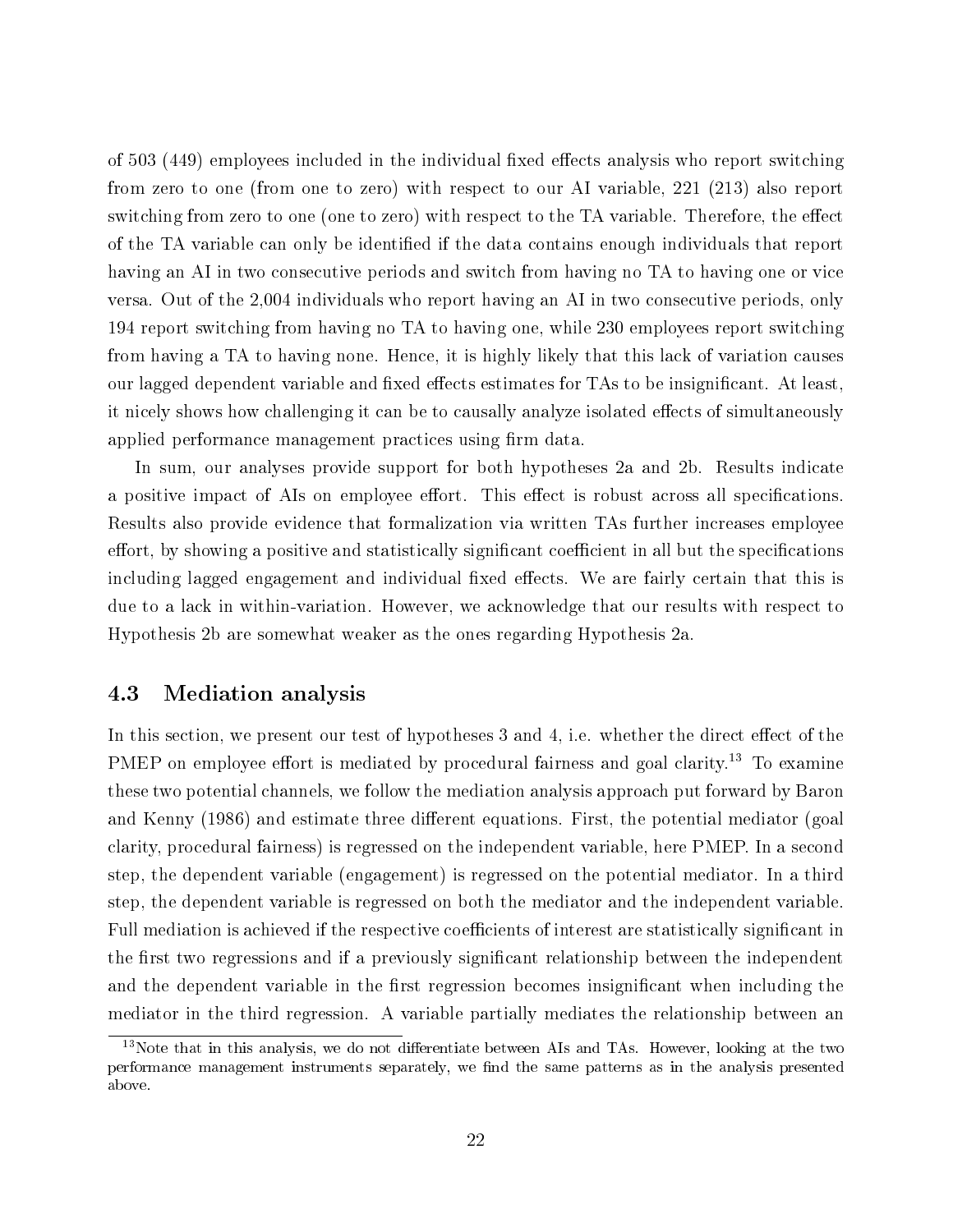independent and a dependent variable if it significantly decreases the direct path between the independent and the dependent variable rather than completely eliminating it. Very often statistical relationships, such as the relationship between the presence of PMEP and employee engagement have multiple causes, such that full mediation is rather unlikely.

Table 3 shows the results of our mediation analysis. As we consider column (6) of Table 1 to be our most reliable specification, we also use individual fixed effects for our mediation analysis.<sup>14</sup>

Column  $(1)$  is equivalent to column  $(6)$  in Table 1 and again shows the positive effect of the PMEP on employee engagement. Columns  $(2)$  and  $(3)$  depict the first step of the actual mediation analysis, the regression of procedural fairness and goal clarity on the PMEP. As can be seen from the coefficient of the PMEP variable in column  $(2)$ , there seems to be a signicantly positive association between the presence of a PMEP and goal clarity. The PMEP coefficient in column (3) also indicates a positive association with procedural fairness. This coefficient is, however, only significant at the 10 percent level. Column (4) depicts the second step of the mediation analysis, namely the regression of the dependent variable, engagement index, on the potential mediators, goal clarity and procedural fairness.<sup>15</sup> Both the coefficients of the goal clarity index and the procedural fairness variable are positive and statistically signicant, suggesting that both goal clarity and procedural fairness are positively associated with employee engagement. Column (5) depicts the third step, the regression of the dependent variable, employee engagement, on both potential mediators, goal clarity and procedural fairness, and the PMEP as our main independent variable. The results show that all variables of interest report a positive and statistically significant coefficient. Furthermore, the effect size and statistical significance of the PMEP variable decreases.

In sum, these results are consistent with partial mediation and we find evidence for hypotheses 3 and 4. The PMEP seems to increase employees' feeling of procedural fairness by giving them some degree of voice. The increase in perceived procedural fairness then results in a higher level of work engagement or effort, respectively. Furthermore, we find that the PMEP increases goal clarity. This shows that performance management is a useful tool for firms as it helps to make the organizational goals more visible to the workforce. Again, this increase in goal clarity results in an increase in overall employee effort. However, results indicate that procedural fairness and goal clarity do not fully, but only partially mediate the

 $14$ Note that the results are robust to and even more significant in all the other specifications applied above.

<sup>&</sup>lt;sup>15</sup>In unreported further analyses, we also regress employee engagement on the two potential mediators separately. Results are qualitatively robust, such that in both regressions, the coefficient of interest is positive and statistically signicant.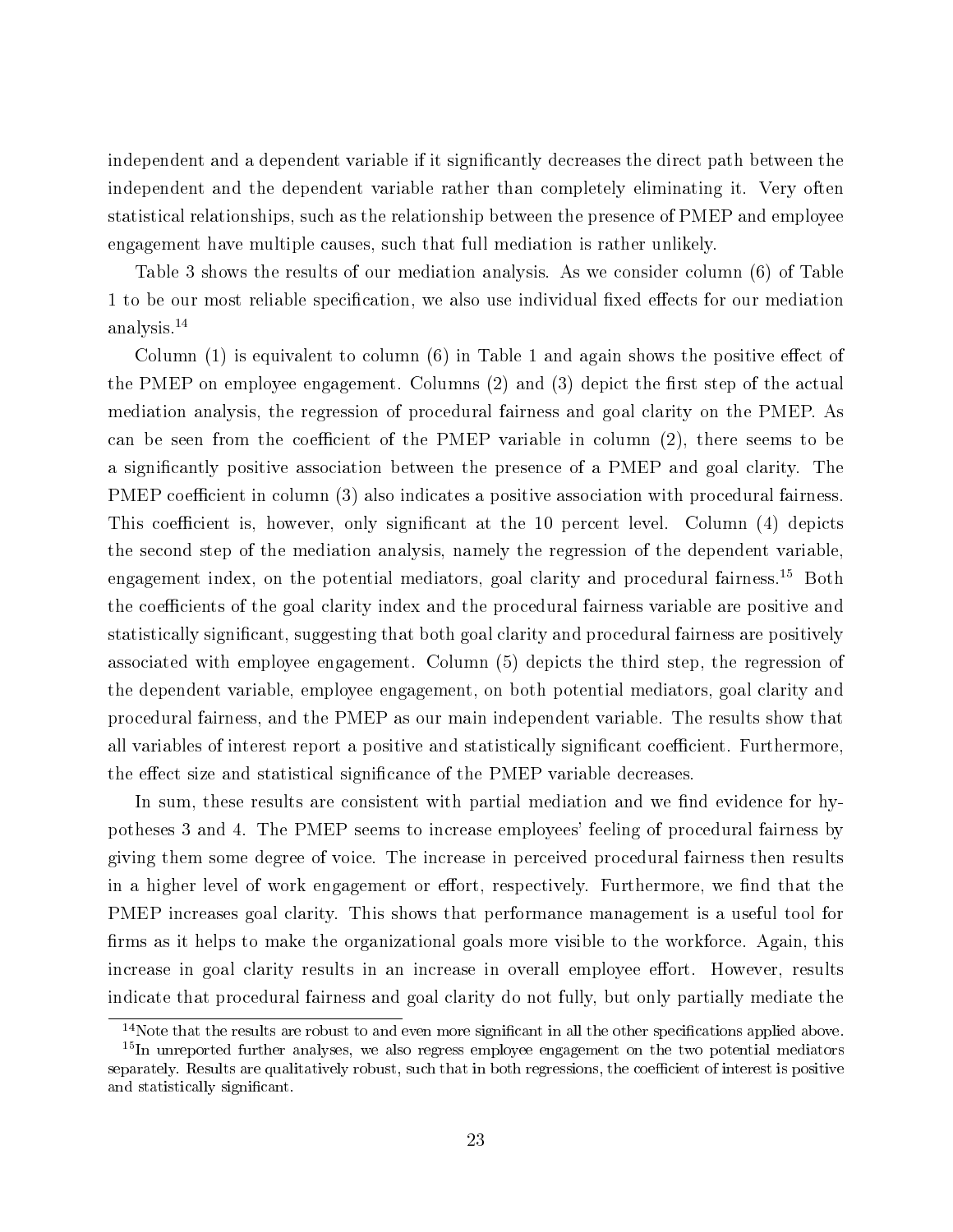|                            | $\left( 1\right)$ | $\left( 2\right)$ | (3)             | $\left( 4\right)$ | (5)          |
|----------------------------|-------------------|-------------------|-----------------|-------------------|--------------|
| Variables                  | Engagement        | Goal Clarity      | Procedural      | Engagement        | Engagement   |
|                            | Index $(std.)$    | Index $(std.)$    | Fairness (std.) | Index $(std.)$    | Index (std.) |
| <b>PMEP</b>                | $0.0597**$        | $0.0834**$        | $0.0657*$       |                   | $0.0461*$    |
|                            | (0.0239)          | (0.0354)          | (0.0355)        |                   | (0.0236)     |
| Goal Clarity Index         |                   |                   |                 | $0.0859***$       | $0.0846***$  |
|                            |                   |                   |                 | (0.0142)          | (0.0143)     |
| <b>Procedural Fairness</b> |                   |                   |                 | $0.102***$        | $0.102***$   |
|                            |                   |                   |                 | (0.0123)          | (0.0123)     |
| Variable Pay               | $-0.0133$         | 0.0553            | 0.0256          | $-0.0199$         | $-0.0196$    |
|                            | (0.0254)          | (0.0347)          | (0.0362)        | (0.0245)          | (0.0246)     |
| Establishment Controls     | yes               | yes               | yes             | yes               | yes          |
| <b>Employee Controls</b>   | yes               | yes               | yes             | yes               | yes          |
| Year FE                    | yes               | yes               | yes             | yes               | yes          |
| Size FE                    | yes               | yes               | yes             | yes               | yes          |
| Individual FE              | yes               | yes               | yes             | yes               | yes          |
| Constant                   | $0.223*$          | 0.0389            | $-0.123$        | $0.235*$          | $0.233*$     |
|                            | (0.124)           | (0.168)           | (0.173)         | (0.127)           | (0.121)      |
| Number of Employees        | 12,057            | 12,251            | 12,188          | 11,992            | 11,974       |
| Observations               | 16,498            | 16,839            | 16,740          | 16,395            | 16,351       |
| R-squared (within)         | 0.028             | 0.019             | 0.011           | 0.069             | 0.070        |

Table 3: Mediation Analysis

The dependent variables are constructed as follows. Engagement Index contains the equally weighted average of nine items. Procedural fairness contains one item. Goal Clarity Index contains the equally weighted average of two items. All items are measured on a 5-point Likert scale (between 1 and 5). The resulting variables are standardized. In all columns, ordinary least squares regressions are used. Employee controls comprise female  $(0/1)$ , age (8 dummies), supervisory position  $(0/1)$ , white-collar employee  $(0/1)$ , full-time position  $(0/1)$ , monthly net income, type of employment contract (fixed term/permanent), permanent relationship  $(0/1)$ , highest level of training qualification (7 dummies), household size, and survey method (CAWI/CATI). Establishment-level controls include industry (5 dummies), regional area (4 dummies), and establishment size (5 dummies). Standard errors clustered on the establishment level in parentheses. The symbols \*,\*\*, and \*\*\* represent significance levels of  $10\%, 5\%,$  and  $1\%$ , respectively.

impact of the PMEP on work engagement, as the direct effect is still marginally significant.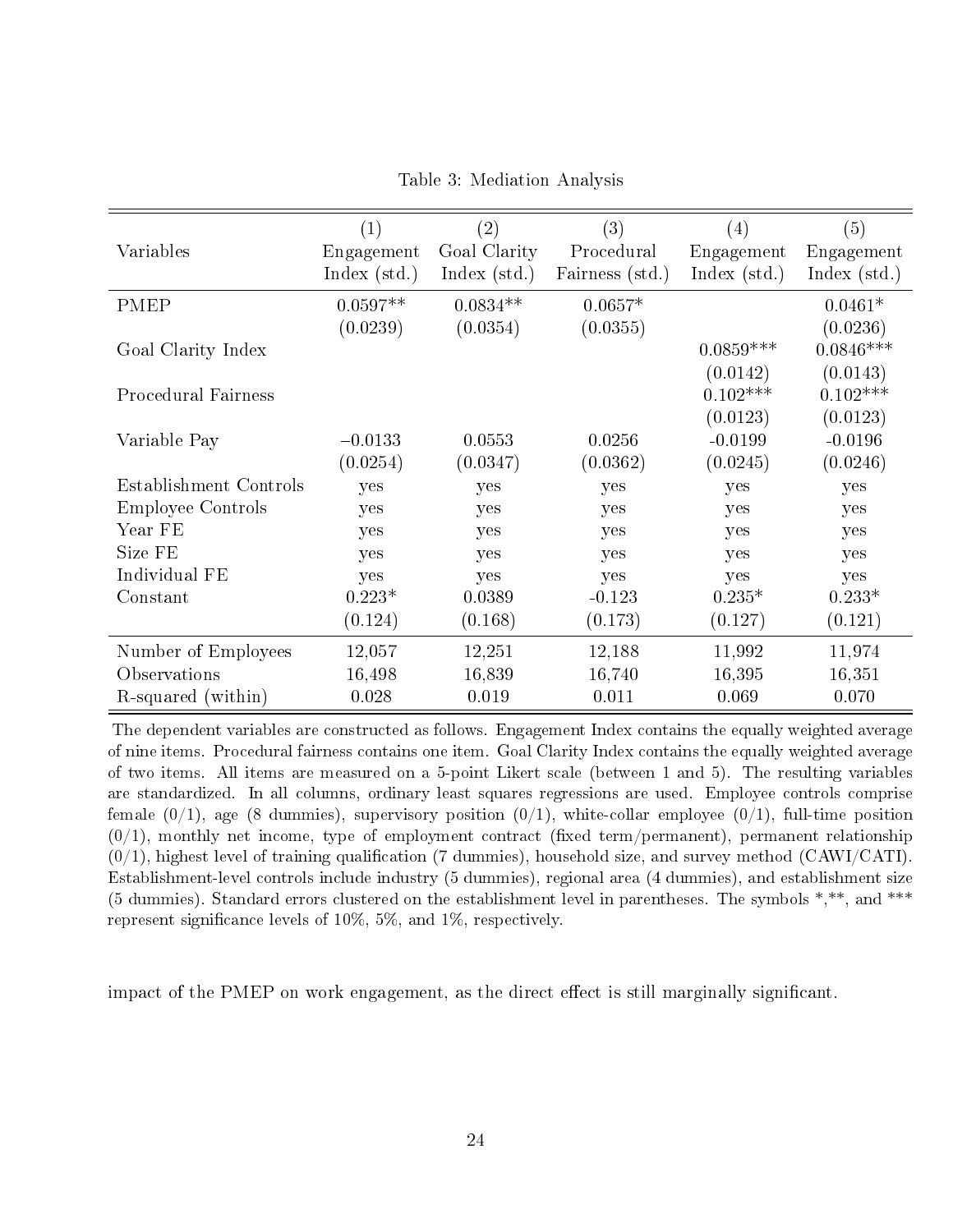### 5 Discussion

Classical goal setting theory (e.g. Locke and Latham (1990, 2002, 2006)) has long emphasized that there is a positive link between target setting mechanisms and employee effort. However, recent contributions (Barsky (2008); Ordóñez et al. (2009); Liu and Zhang (2015); Eyring and Narayanan (2018); Holzhacker et al. (2019)) provide evidence that the way goals are set is important and that goal setting might also have negative side effects that can actually outweigh its potential benefits. Most contributions in the management accounting literature studying the impact of target setting on employee effort rely on experiments or cross-sectional single firm case studies. Generalizable evidence about how targets influence effort on average using large and representative data is missing. Indeed, Sholihin et al. (2011) call for such evidence based on "larger samples from various organizations determined randomly" (p. 145). We address this gap in the literature by investigating the impact of performance management. focusing on appraisal interviews and written target agreements, on individual effort. We do so by making use of four waves of the Linked Personnel Panel (LPP), a large and representative German linked employer-employee data set. As compared to prior studies, these data enable us to both make more causal statements by employing various fixed effects and to test the external validity using a representative data set.

Our results show a robust positive and statistically significant effect of the presence of a performance management and evaluation process (PMEP) on employee effort. When dividing the PMEP into its single components, we find a positive and statistically significant effect of AIs on work engagement. Furthermore, our results show a positive additional impact of TAs on work engagement. This effect is statistically significant in all but our lagged dependent variable and individual fixed effects estimations. We explicitly discuss the challenge of analyzing isolated effects of performance management practices using firm data, namely the lag of within-variation: there are too few individuals in our data switching from having no (a) TA to having one (none) without jointly making the same switch in the AI variable. This makes it rather difficult to draw a causal statement about the additional effect of written target agreements on individual effort. In a next step, we present the results of a mediation analysis to learn more about the potential channels underlying our core results. We find that the direct effect of PMEP on work engagement is partially mediated by procedural fairness and goal clarity.

Of course, this study is not without weaknesses, the most important one being causality. Even though we certainly move closer to causality than previous literature using firm data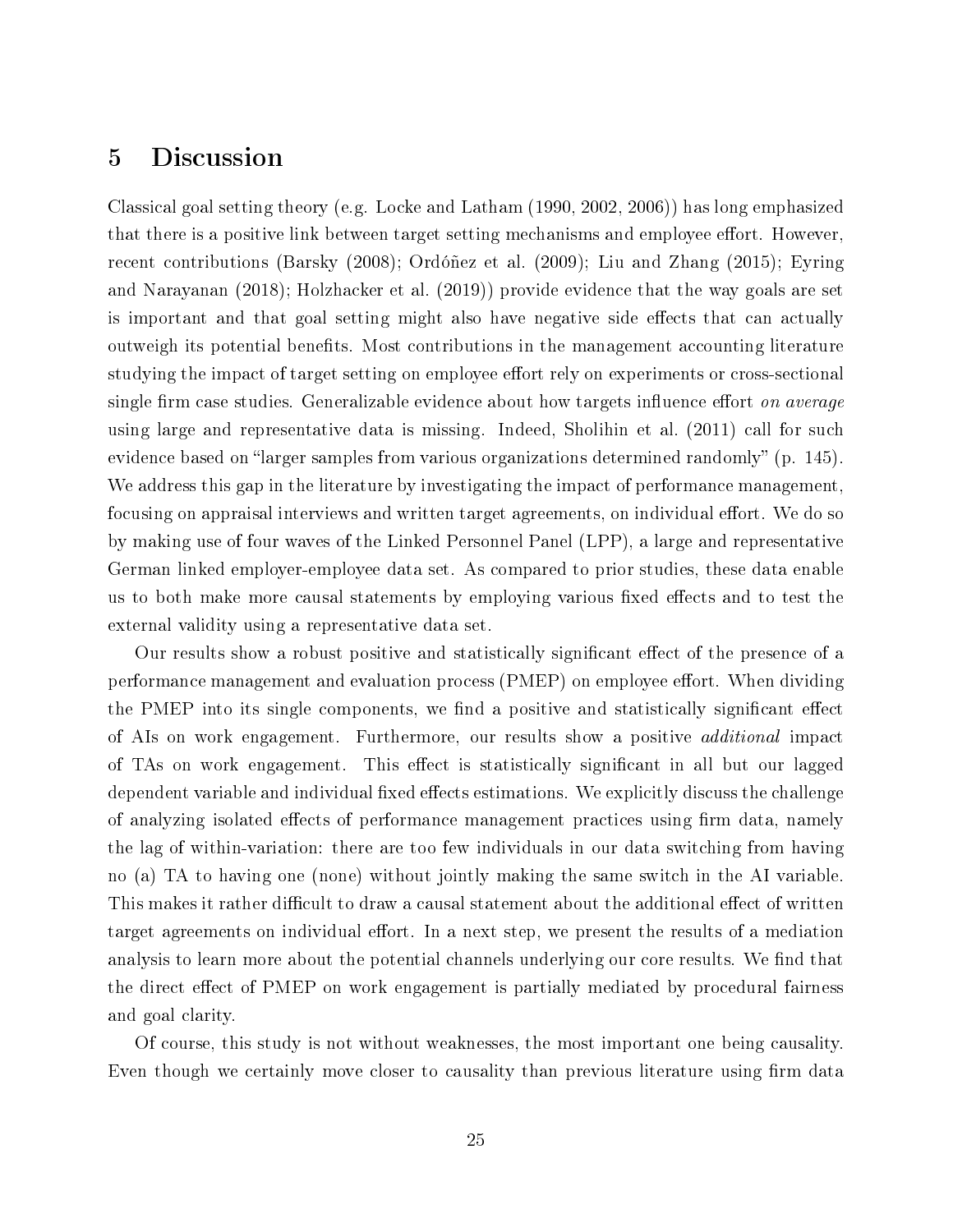does, we cannot be sure whether the effects we find are really causal, as there is no random assignment of employees into performance management practices. We try to take this possibility into account by running further robustness checks, which confirm our baseline results. As described above, the main advantage of our data is that, due to the large sample size, the representativeness, and the panel structure of the data, we are able to make more causal and generalizable statements. As a consequence, however, the disadvantage is that we do not have information about the exact content of the AIs and the respective targets. In order to get a more complete picture of the effects of performance management on employee effort, we therefore regard our study as a good complement to prior single-firm econometric case studies.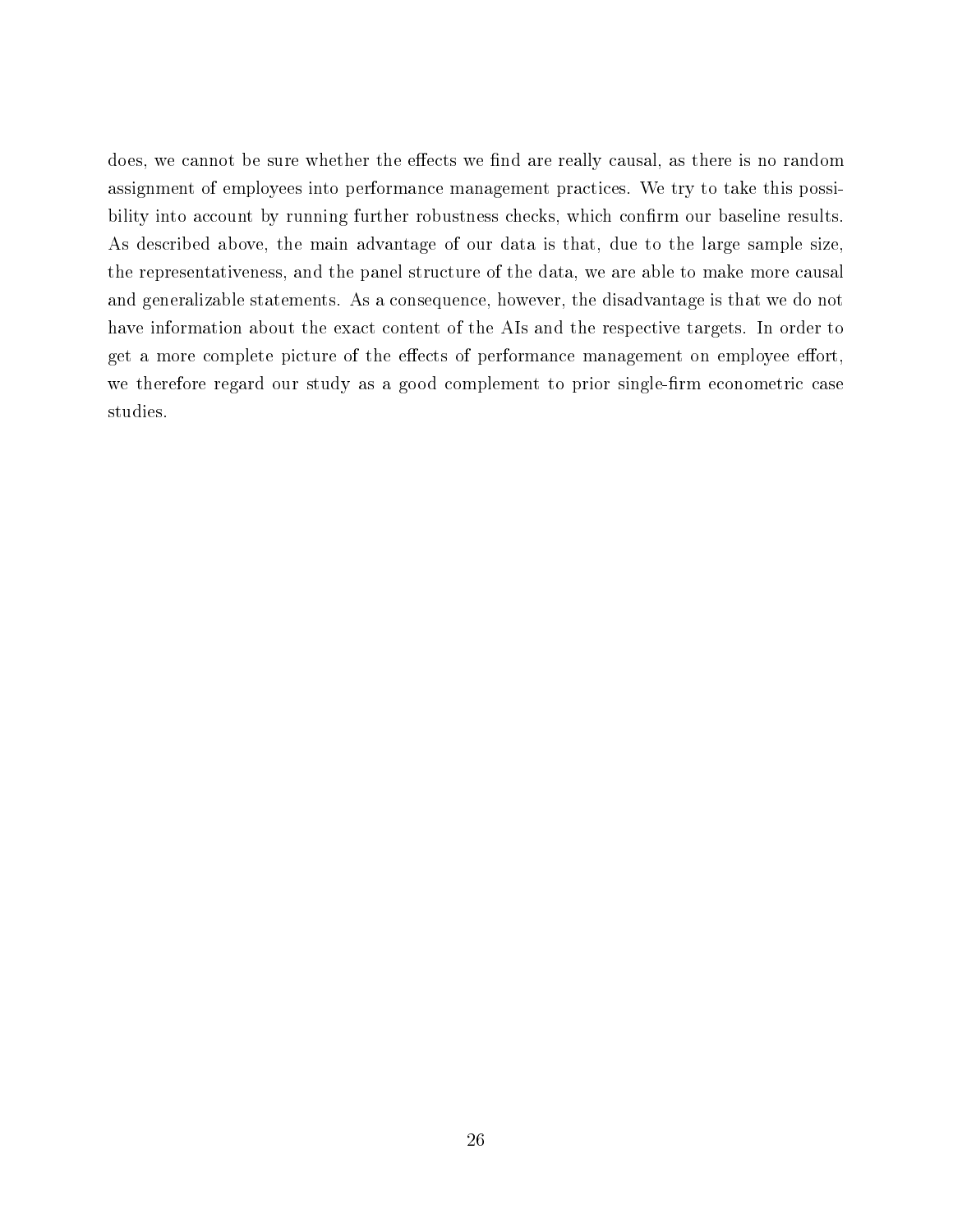### References

- Aguinis, H., R. K. Gottfredson, and H. Joo  $(2013)$ . Avoiding a "me" versus "we" dilemma: Using performance management to turn teams into a source of competitive advantage. Business Horizons  $56(4)$ , 503-512.
- Anderson, D. M. and J. M. Stritch (2015). Goal clarity, task significance, and performance: evidence from a laboratory experiment. Journal of Public Administration Research and Theory 26(2), 211-225.
- Bakker, A. B. (2017). Strategic and proactive approaches to work engagement. Organizational Dynamics  $46(2)$ , 67-75.
- Baron, R. M. and D. A. Kenny (1986). The moderator-mediator variable distinction in social psychological research: Conceptual, strategic, and statistical considerations. Journal of Personality and Social Psychology 51 (6), 1173.
- Barsky, A. (2008). Understanding the ethical cost of organizational goal-setting: A review and theory development. Journal of Business Ethics  $81(1)$ , 63-81.
- Baum, C. F. and M. E. Schaffer (2012, November). IVREG2H: Stata module to perform instrumental variables estimation using heteroskedasticity-based instruments. Statistical Software Components, Boston College Department of Economics.
- Bayo-Moriones, A., J. E. Galdon-Sanchez, and S. Martinez-de Morentin (2019). Performance appraisal: dimensions and determinants. The International Journal of Human Resource Management, 1-32.
- Bender, S., N. Bloom, D. Card, J. Van Reenen, and S. Wolter (2018). Management practices, workforce selection, and productivity. Journal of Labor Economics  $36(1)$ , 371–409.
- Boswell, W. R. and J. W. Boudreau (2002). Separating the developmental and evaluative performance appraisal uses. Journal of Business and Psychology 16(3), 391–412.
- Cederblom, D. (1982). The performance appraisal interview: A review, implications, and suggestions. Academy of Management Review  $7(2)$ , 219–227.
- Christ, M. H., K. L. Sedatole, and K. L. Towry  $(2012)$ . Sticks and carrots: The effect of contract frame on effort in incomplete contracts. The Accounting Review 87(6), 1913– 1938.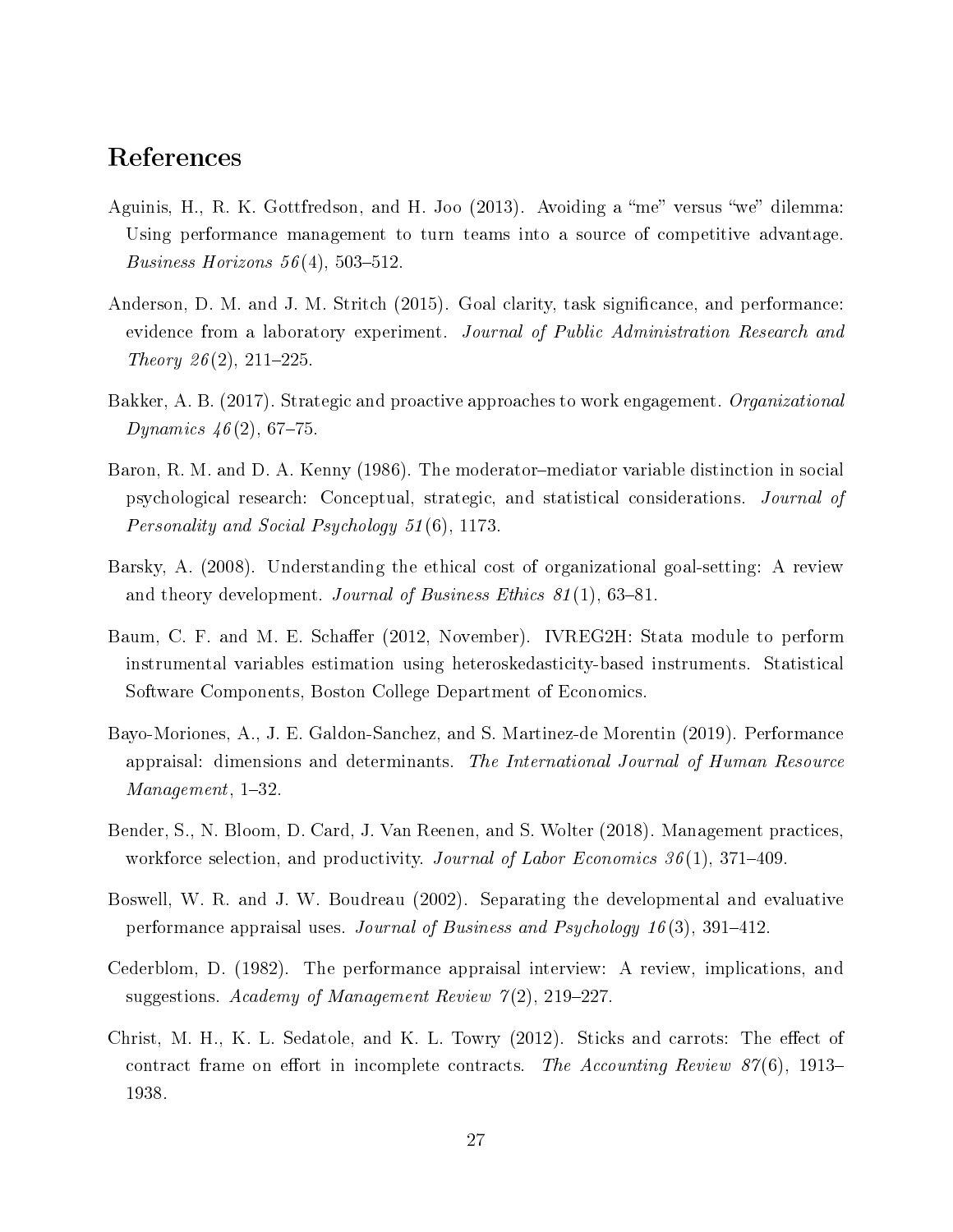- Colquitt, J. A. (2001). On the dimensionality of organizational justice: a construct validation of a measure. Journal of Applied Psychology 86 (3), 386.
- Cropanzano, R., Z. S. Byrne, D. R. Bobocel, and D. E. Rupp (2001). Moral virtues, fairness heuristics, social entities, and other denizens of organizational justice. *Journal of Vocational* Behavior  $58(2)$ , 164-209.
- Derfuss, K. (2009). The relationship of budgetary participation and reliance on accounting performance measures with individual-level consequent variables: a meta-analysis. European Accounting Review  $18(2)$ , 203-239.
- Dossett, D. L., G. P. Latham, and T. R. Mitchell (1979). Effects of assigned versus participatively set goals, knowledge of results, and individual differences on employee behavior when goal difficulty is held constant. Journal of Applied Psychology  $64(3)$ , 291.
- Eyring, H. and V. Narayanan (2018). Performance effects of setting a high reference point for peer-performance comparison. Journal of Accounting Research  $56(2)$ , 581–615.
- Fang, E., K. R. Evans, and S. Zou (2005). The moderating effect of goal-setting characteristics on the sales control systems-job performance relationship. Journal of Business  $Research 58(9), 1214-1222.$
- Ferreira, A. and D. Otley (2009). The design and use of performance management systems: An extended framework for analysis. *Management Accounting Research*  $20(4)$ , 263–282.
- Fisher, J. G., J. R. Frederickson, and S. A. Peffer (2000). Budgeting: An experimental investigation of the effects of negotiation. The Accounting Review  $75(1)$ , 93-114.
- Franco-Santos, M., L. Lucianetti, and M. Bourne (2012). Contemporary performance measurement systems: A review of their consequences and a framework for research. Management Accounting Research  $23(2)$ , 79-119.
- Gordon, M. E. and L. P. Stewart (2009). Conversing about performance: Discursive resources for the appraisal interview. Management Communication Quarterly  $22(3)$ , 473-501.
- Hartmann, F. and S. Slapničar (2009). How formal performance evaluation affects trust between superior and subordinate managers. Accounting, Organizations and Society 34 (6-  $7)$ ,  $722-737$ .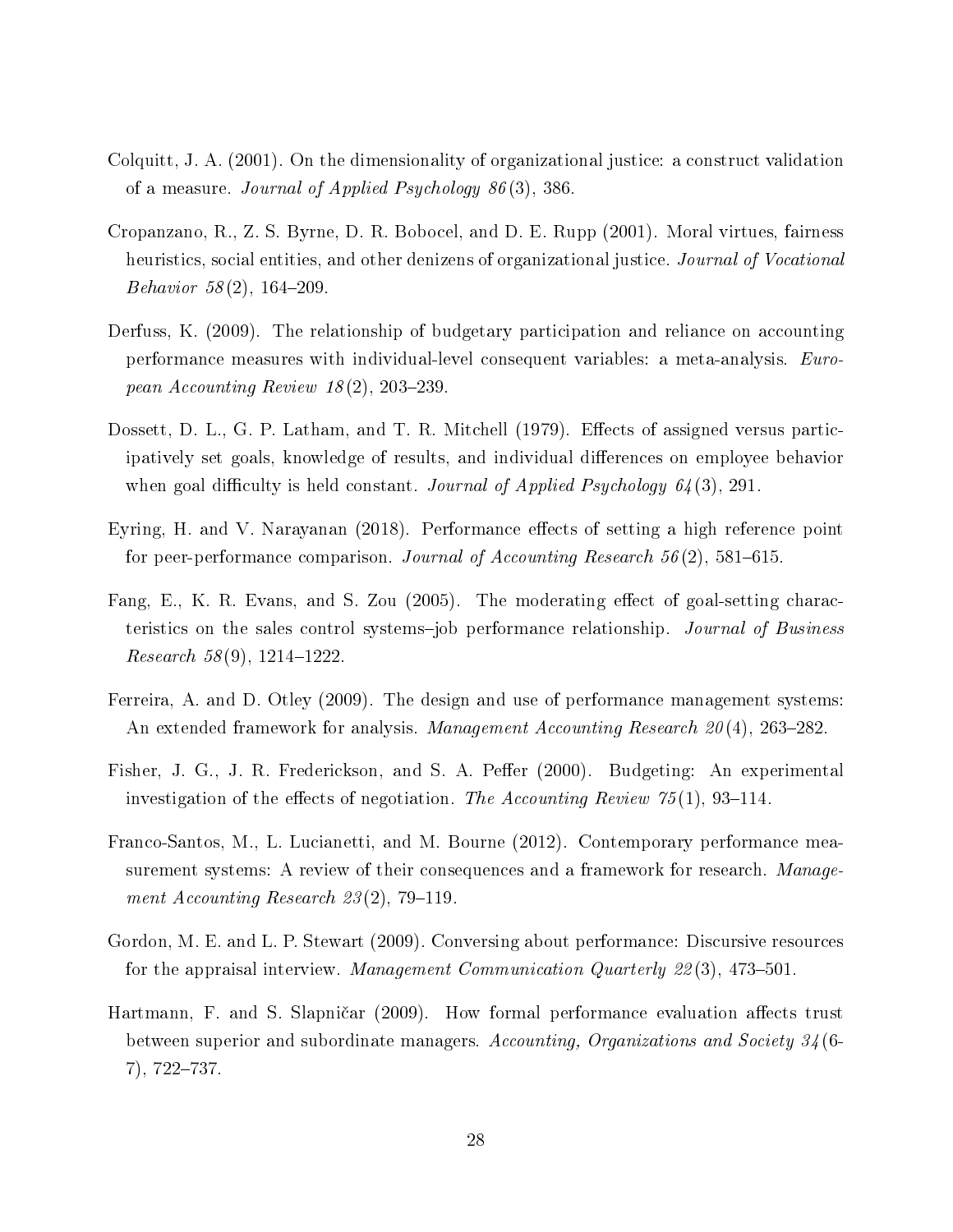- Haylock, M. and P. Kampkötter (2019). Dataset: The linked personnel panel (lpp). *Data in* Brief 27, 104824.
- Holzhacker, M., S. Kramer, M. Matějka, and N. Hoffmeister (2019). Relative target setting and cooperation. Journal of Accounting Research  $57(1)$ ,  $211-239$ .
- Jensen, M. C. and K. J. Murphy (1990). Performance pay and top-management incentives. Journal of Political Economy  $98(2)$ ,  $225-264$ .
- Kahn, W. A. (1990). Psychological conditions of personal engagement and disengagement at work. Academy of management journal  $33(4)$ , 692-724.
- Kampkötter, P. (2017). Performance appraisals and job satisfaction. The International Journal of Human Resource Management  $28(5)$ , 750-774.
- Kampkötter, P., K. Marggraf, and J.-H. Zimmermann (2017). Determinants and effects of formal target agreements: an empirical investigation of german firms. Review of Managerial Science  $11(1)$ , 1-18.
- Kampkötter, P., J. Mohrenweiser, D. Sliwka, S. Steffes, and S. Wolter (2016). Measuring the use of human resources practices and employee attitudes: the linked personnel panel. In Evidence-based HRM: a Global Forum for Empirical Scholarship, Volume 4, pp. 94-115.
- Kim, T.-Y. and K. Leung (2007). Forming and reacting to overall fairness: A cross-cultural comparison. Organizational Behavior and Human Decision Processes  $104(1)$ , 83–95.
- Korsgaard, M. A., D. M. Schweiger, and H. J. Sapienza (1995). Building commitment, attachment, and trust in strategic decision-making teams: The role of procedural justice.  $\textit{Academy of Management Journal } 38(1), 60-84.$
- Krekel, C., G. Ward, and J.-E. De Neve (2019). Employee wellbeing, productivity, and firm performance. Saïd Business School WP 4.
- Lau, C. M. and C. Buckland (2001). Budgeting the role of trust and participation: A research note. Abacus  $37(3)$ ,  $369-388$ .
- Leventhal, G. S. (1980). What should be done with equity theory? In Social exchange, pp.  $27-55$ . Springer.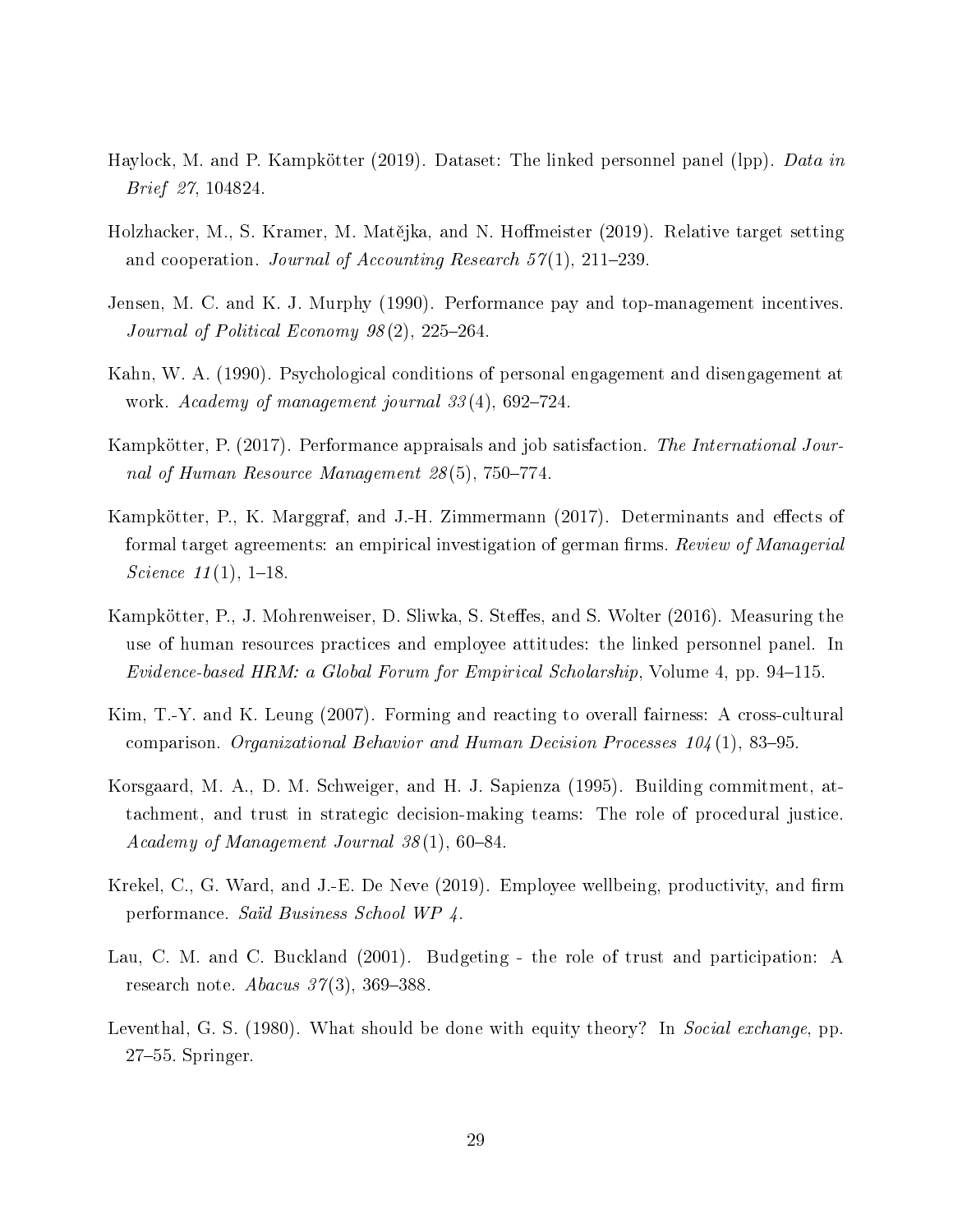- Lewbel, A. (2012). Using heteroscedasticity to identify and estimate mismeasured and endogenous regressor models. Journal of Business & Economic Statistics  $30(1)$ , 67–80.
- Li, S. X. and T. Sandino (2018). Effects of an information sharing system on employee creativity, engagement, and performance. Journal of Accounting Research 56(2), 713-747.
- Libby, T. (1999). The influence of voice and explanation on performance in a participative budgeting setting. Accounting, Organizations and Society  $24(2)$ , 125–137.
- Libby, T. (2001). Referent cognitions and budgetary fairness: A research note. *Journal of*  $Management~Accounting~Research~13(1), 91-105.$
- Lind, E. and T. Tyler (1988). Critical issues in social justice, the social psychology of procedural justice. new york, ny, us.
- Lind, E. A. (2001). Fairness heuristic theory: Justice judgments as pivotal cognitions in organizational relations. Advances in Organizational Justice 56 (8).
- Liu, X. and Y. Zhang (2015). Effects of target timing and contract frame on individual performance. European Accounting Review  $24(2)$ , 329-345.
- Locke, E. A. and G. P. Latham (1990). A theory of goal setting  $\mathcal{C}$  task performance. Prentice-Hall, Inc.
- Locke, E. A. and G. P. Latham (2002). Building a practically useful theory of goal setting and task motivation: A 35-year odyssey. American Psychologist 57(9), 705.
- Locke, E. A. and G. P. Latham (2006). New directions in goal-setting theory. Current Directions in Psychological Science  $15(5)$ , 265-268.
- Marginson, D. and S. Ogden (2005). Coping with ambiguity through the budget: the positive effects of budgetary targets on managers' budgeting behaviours. Accounting, Organizations and Society  $30(5)$ , 435-456.
- Ordóñez, L. D., M. E. Schweitzer, A. D. Galinsky, and M. H. Bazerman (2009). Goals gone wild: The systematic side effects of overprescribing goal setting.  $Academy$  of Management Perspectives  $23(1)$ , 6-16.
- Otley, D. (1999). Performance management: a framework for management control systems research. Management Accounting Research  $10(4)$ , 363–382.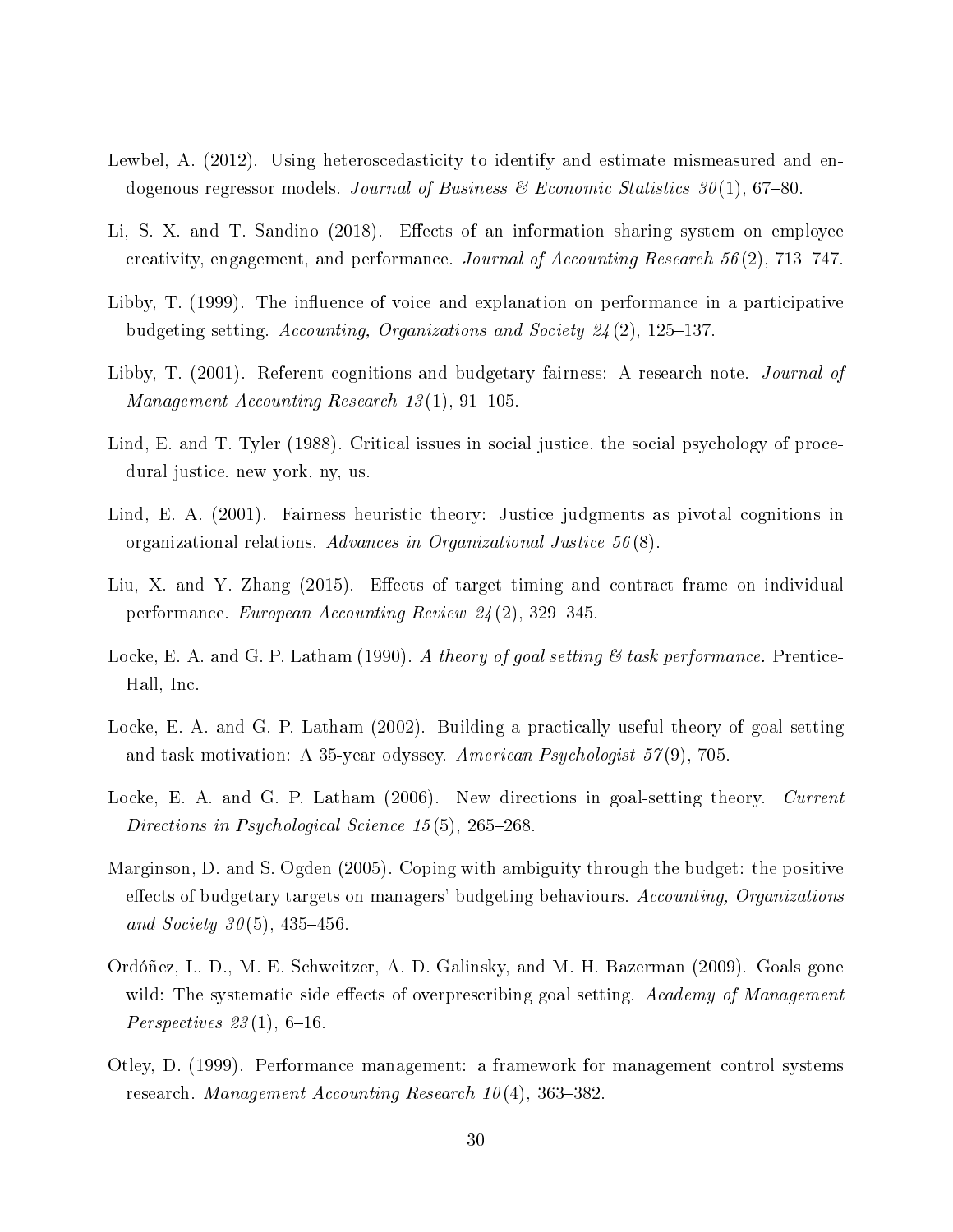- Patterson, M. G., M. A. West, V. J. Shackleton, J. F. Dawson, R. Lawthom, S. Maitlis, D. L. Robinson, and A. M. Wallace (2005). Validating the organizational climate measure: links to managerial practices, productivity and innovation. Journal of Organizational Behavior  $26(4)$ , 379-408.
- Podsakoff, P. M. and J.-L. Farh (1989). Effects of feedback sign and credibility on goal setting and task performance. Organizational Behavior and Human Decision Processes  $44(1)$ , 45-67.
- Renn, R. W., C. Danehower, P. M. Swiercz, and M. L. Icenogle (1999). Further examination of the measurement properties of leifer & mcgannon's (1986) goal acceptance and goal commitment scales. Journal of Occupational and Organizational Psychology  $72(1)$ , 107– 113.
- Schaufeli, W. B. and A. B. Bakker (2003). Utrecht work engagement scale: Preliminary manual. Occupational Health Psychology Unit, Utrecht University, Utrecht 26.
- Schaufeli, W. B. and A. B. Bakker (2004). Job demands, job resources, and their relationship with burnout and engagement: A multi-sample study. Journal of Organizational Behavior: The International Journal of Industrial, Occupational and Organizational Psychology and Behavior  $25(3)$ , 293-315.
- Seijts, G. H. and G. P. Latham (2001). The effect of distal learning, outcome, and proximal goals on a moderately complex task. Journal of Organizational Behavior: The International Journal of Industrial, Occupational and Organizational Psychology and Behavior 22 (3), 291307.
- Sholihin, M. and R. Pike (2009). Fairness in performance evaluation and its behavioural consequences. Accounting and Business Research  $39(4)$ , 397-413.
- Sholihin, M. and R. Pike (2013). Investigating the determinants of perceived procedural fairness in performance evaluation. Journal of Applied Management Accounting Research 11(1), 29.
- Sholihin, M., R. Pike, M. Mangena, and J. Li (2011). Goal-setting participation and goal commitment: Examining the mediating roles of procedural fairness and interpersonal trust in a uk financial services organisation. The British Accounting Review  $43(2)$ , 135–146.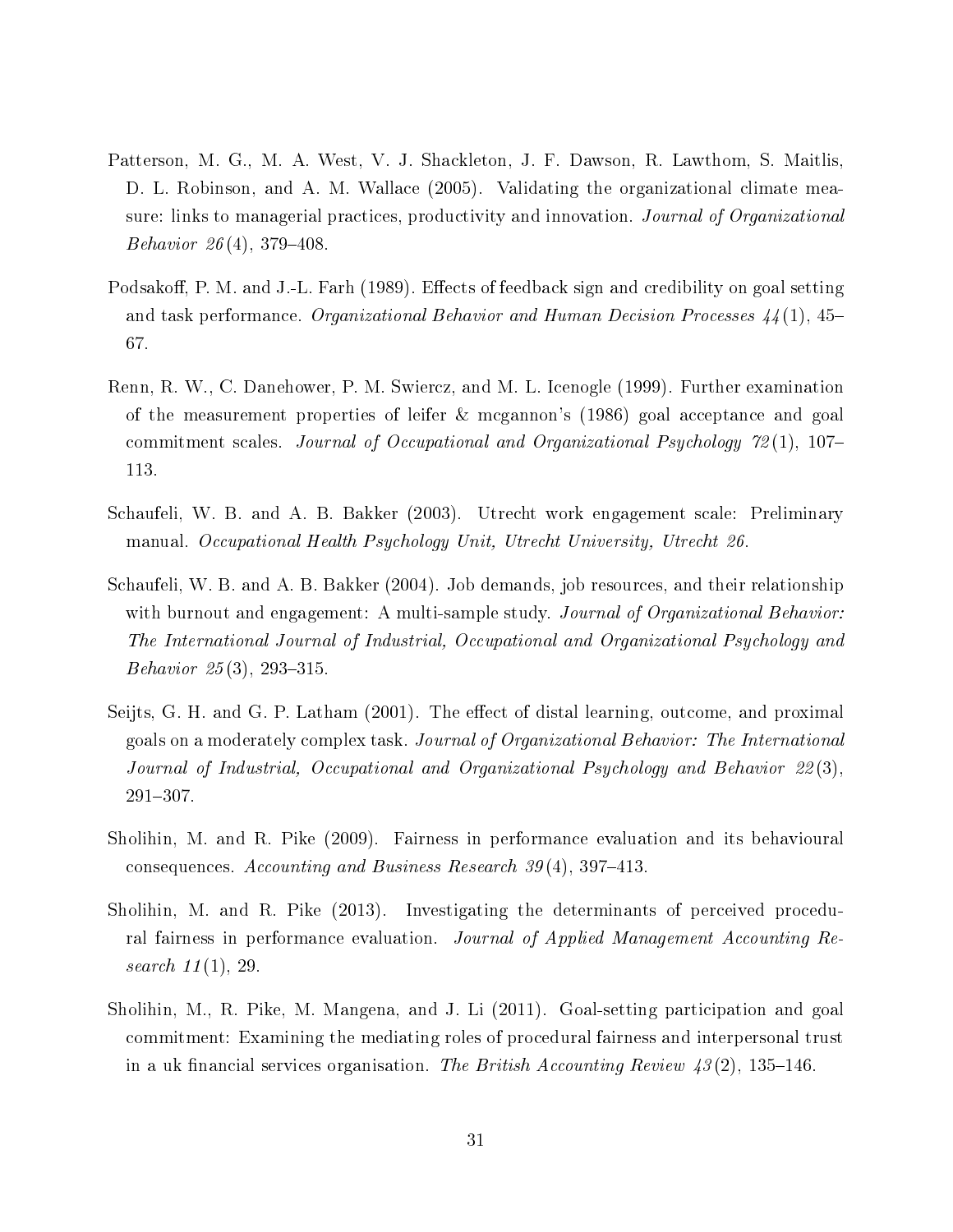- van den Bos, K., E. A. Lind, and H. A. Wilke (2001). The psychology of procedural and distributive justice viewed from the perspective of fairness heuristic theory.
- Vou<sub>ßem</sub>, L., S. Kramer, and U. Schäffer (2016). Fairness perceptions of annual bonus payments: The effects of subjective performance measures and the achievement of bonus targets. Management Accounting Research 30, 32-46.
- Wentzel, K. (2002). The influence of fairness perceptions and goal commitment on managers' performance in a budget setting. Behavioral Research in Accounting  $1/4(1)$ , 247-271.
- Zapata-Phelan, C. P., J. A. Colquitt, B. A. Scott, and B. Livingston (2009). Procedural justice, interactional justice, and task performance: The mediating role of intrinsic motivation. Organizational Behavior and Human Decision Processes  $108(1)$ , 93-105.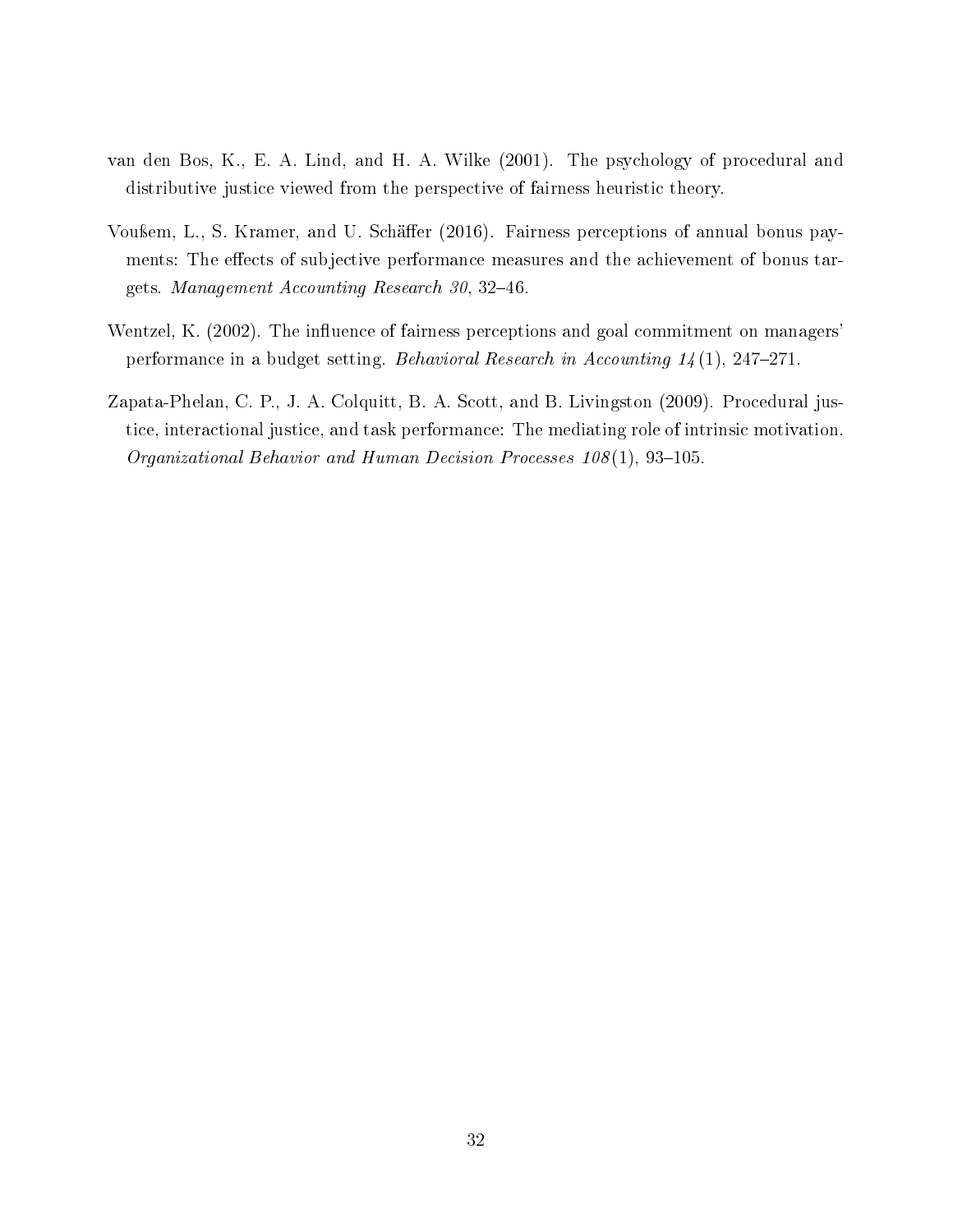## 6 Appendix

#### 6.1 Work Engagement - List of Items

Each of the following items should be answered on a five-point Likert scale from 1 (daily) to 5 (never):

- 1. At my work, I feel bursting with energy.
- 2. At my job, I feel strong and vigorous.
- 3. I am enthusiastic about my job.
- 4. My job inspires me.
- 5. When I get up in the morning, I feel like going to work.
- 6. I feel happy when I am working intensely.
- 7. I am proud of the work that I do.
- 8. I am immersed in my work.
- 9. I get carried away when I am working.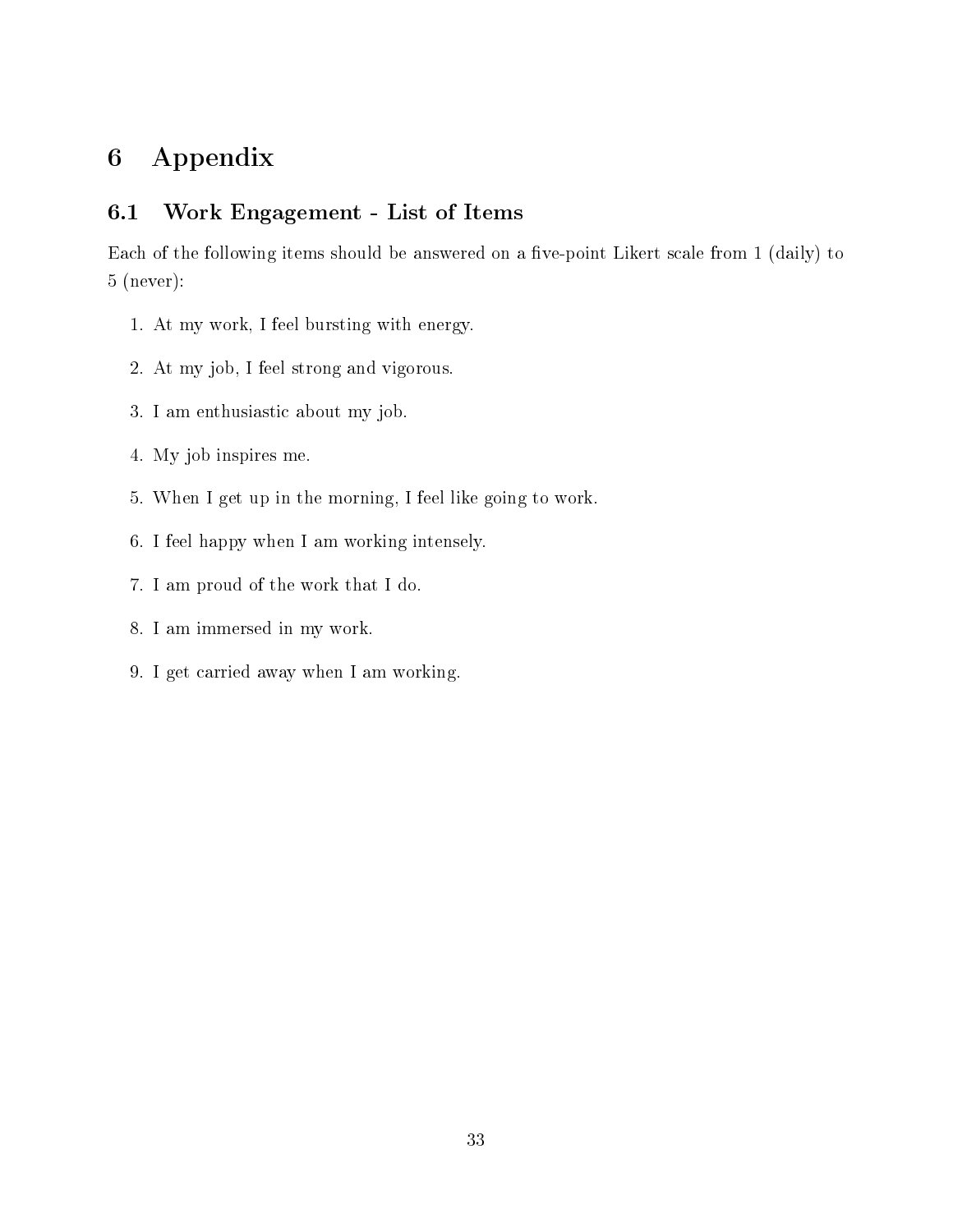## 6.2 Descriptive Statistics

| Variables                                        | (1)<br>N         | (2)<br>Mean    | (3)<br>Std. Dev. | (4)<br>Min                         | (5)<br>Max        |
|--------------------------------------------------|------------------|----------------|------------------|------------------------------------|-------------------|
| Appraisal Interview<br>Target Agreement/PMEP     | 16,506<br>16,506 | 0.522<br>0.356 | 0.500<br>0.479   | $\overline{0}$<br>$\boldsymbol{0}$ | 1<br>$\mathbf{1}$ |
| Engagement Index<br>(standardized)               | 16,506           | $-0.00748$     | 1.003            | $-3.206$                           | 1.588             |
| Goal Clarity Index<br>(standardized)             | 16,469           | $-0.00475$     | 1.003            | $-2.792$                           | 4.563             |
| <b>Procedural Fairness</b><br>(standardized)     | 16,392           | $-0.0142$      | 1.011            | $-2.437$                           | 1.611             |
| Engagement Index<br>(non-standardized)           | 16,506           | 3.669          | 0.837            | $\mathbf{1}$                       | $\overline{5}$    |
| Engagement - Energy                              | 16,506           | 3.388          | 1.006            | $\mathbf{1}$                       | $\bf 5$           |
| Engagement - Strong                              | 16,506           | 4.019          | 0.859            | 1                                  | $\overline{5}$    |
| Engagement - Enthusiastic                        | 16,506           | 3.755          | 1.027            | $\mathbf{1}$                       | $\overline{5}$    |
| Engagement - Inspiring                           | 16,506           | 3.369          | 1.262            | $\mathbf{1}$                       | $\overline{5}$    |
| Engagement - Feel Like Working                   | 16,506           | 3.499          | 1.133            | $\mathbf{1}$                       | $\overline{5}$    |
| Engagement - Happy                               | 16,506           | 3.819          | 1.083            | $\mathbf{1}$                       | $\overline{5}$    |
| Engagement - Proud                               | 16,506           | 4.088          | 1.007            | $\mathbf{1}$                       | $\overline{5}$    |
| Engagement - Immersed                            | 16,506           | 3.623          | 1.155            | $\mathbf{1}$                       | $\overline{5}$    |
| Engagement - Carried Away                        | 16,506           | 3.460          | 1.164            | $\mathbf{1}$                       | $\overline{5}$    |
| <b>Procedural Fairness</b><br>(non-standardized) | 16,392           | 3.394          | 0.999            | $\mathbf{1}$                       | $\overline{5}$    |
| Goal Clarity -<br>(non-standardized)             | 16,469           | 3.653          | 0.955            | $\mathbf{1}$                       | 8                 |
| Goal Clarity -<br>Long-Term Plans                | 16,475           | 3.558          | 1.196            | $\mathbf{1}$                       | 8                 |
| Goal Clarity -<br>Requirements & Objectives      | 16,500           | 3.747          | 1.048            | $\mathbf{1}$                       | 8                 |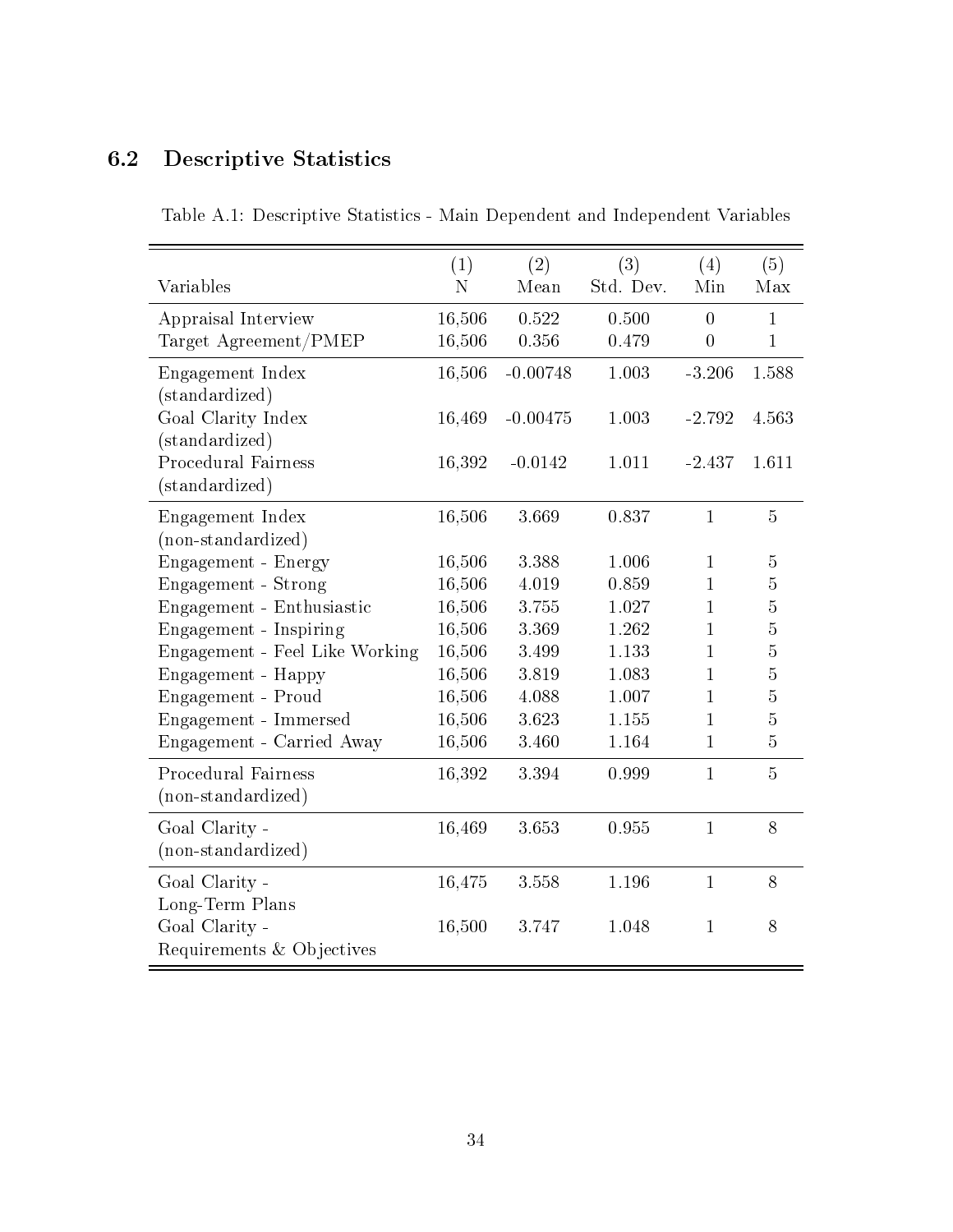|                                            | (1)    | (2)    | (3)       | (4)              | (5)          |
|--------------------------------------------|--------|--------|-----------|------------------|--------------|
| Variables                                  | N      | Mean   | Std. Dev. | Min              | Max          |
| Establishment-Level Controls:              |        |        |           |                  |              |
| Establishment independent $(0/1)$          | 16,506 | 0.693  | 0.461     | $\overline{0}$   | 1            |
| Industry - Manufacturing                   | 16,506 | 0.299  | 0.458     | $\Omega$         | 1            |
| Industry - Metal, Electronics, Automotive  | 16,506 | 0.402  | 0.490     | $\overline{0}$   | $\mathbf{1}$ |
| Industry - Trade, Transportation, News     | 16,506 | 0.102  | 0.303     | $\theta$         | $\mathbf{1}$ |
| Industry - Business-Related Services       | 16,506 | 0.125  | 0.331     | $\overline{0}$   | $\mathbf{1}$ |
| Industry - Information/Communication       | 16,506 | 0.0719 | 0.258     | $\overline{0}$   | $\mathbf{1}$ |
| Region - North                             | 16,506 | 0.192  | 0.394     | $\overline{0}$   | $\mathbf{1}$ |
| Region - East                              | 16,506 | 0.251  | 0.434     | $\boldsymbol{0}$ | $\mathbf{1}$ |
| Region - South                             | 16,506 | 0.276  | 0.447     | $\theta$         | $\mathbf{1}$ |
| Region - West                              | 16,506 | 0.281  | 0.449     | $\Omega$         | $\mathbf{1}$ |
| Size (Number of Employees) - Less Than 100 | 16,506 | 0.127  | 0.333     | $\boldsymbol{0}$ | $\mathbf{1}$ |
| Size (Number Employees) - 100 to 249       | 16,506 | 0.231  | 0.422     | $\theta$         | $\mathbf{1}$ |
| Size (Number Employees) - 250 to 499       | 16,506 | 0.230  | 0.421     | $\theta$         | $\mathbf{1}$ |
| Size (Number Employees) - More Than 500    | 16,506 | 0.412  | 0.492     | $\overline{0}$   | $\mathbf{1}$ |
| Principal Owner - Family/Founder           | 16,506 | 0.429  | 0.495     | $\overline{0}$   | $\mathbf{1}$ |
| Principal Owner - Management               | 16,506 | 0.151  | 0.358     | $\overline{0}$   | $\mathbf{1}$ |
| /Entrepreneurship                          |        |        |           |                  |              |
| Principal Owner - Financial Investor       | 16,506 | 0.0931 | 0.291     | $\overline{0}$   | $\mathbf{1}$ |
| Principal Owner - Widely Held              | 16,506 | 0.110  | 0.312     | $\boldsymbol{0}$ | $\mathbf{1}$ |
| Stock Capital Market                       |        |        |           |                  |              |
| Principal Owner - Government/              | 16,506 | 0.0233 | 0.151     | $\boldsymbol{0}$ | $\mathbf{1}$ |
| Public Sector                              |        |        |           |                  |              |
| Principal Owner - Other                    | 16,506 | 0.194  | 0.395     | $\overline{0}$   | 1            |

Table A.2: Descriptive Statistics - Establishment-Level Control Variables